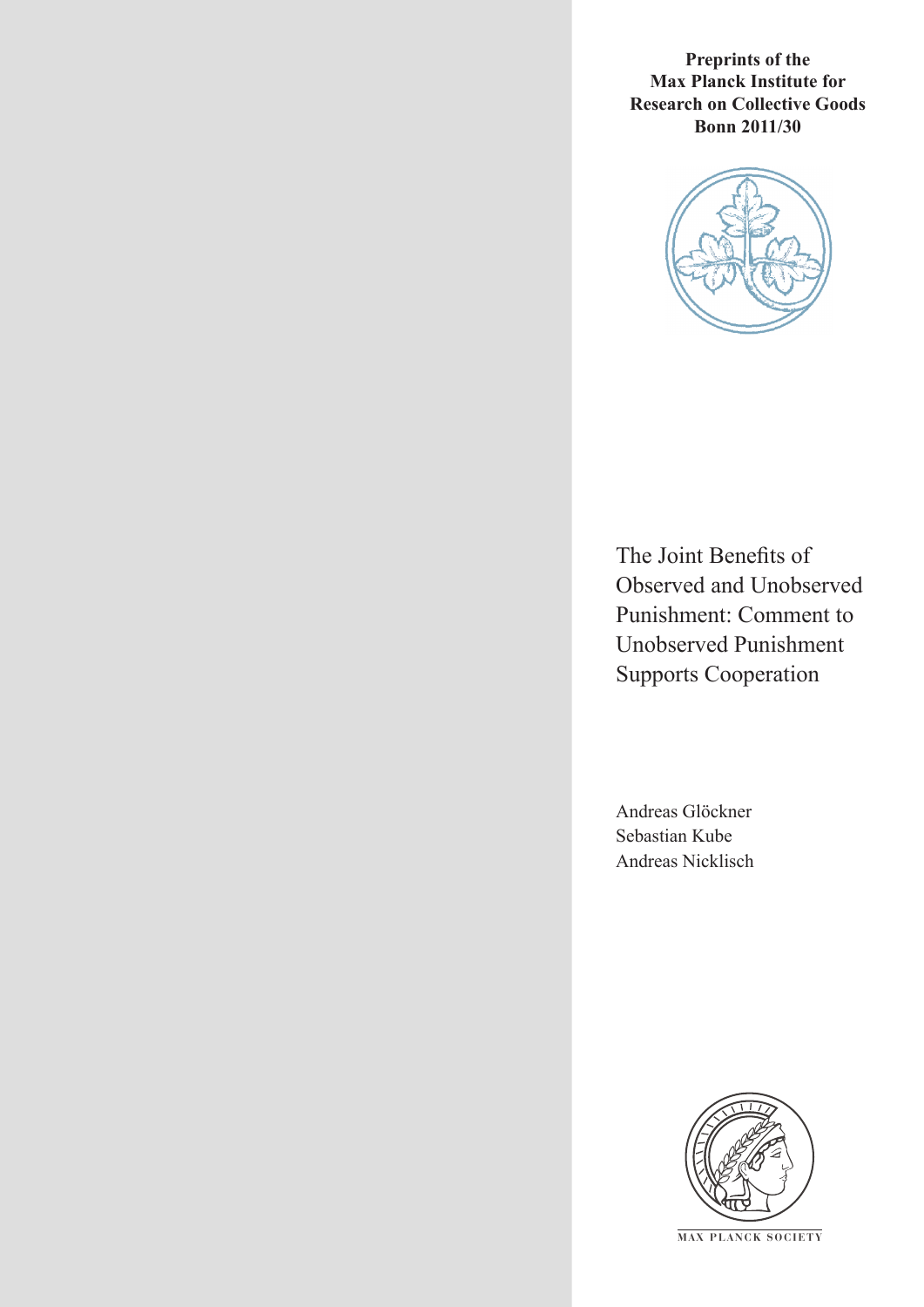

## **The Joint Benefits of Observed and Unobserved Punishment: Comment to Unobserved Punishment Supports Cooperation**

Andreas Glöckner / Sebastian Kube / Andreas Nicklisch

November 2011

Max Planck Institute for Research on Collective Goods, Kurt-Schumacher-Str. 10, D-53113 Bonn http://www.coll.mpg.de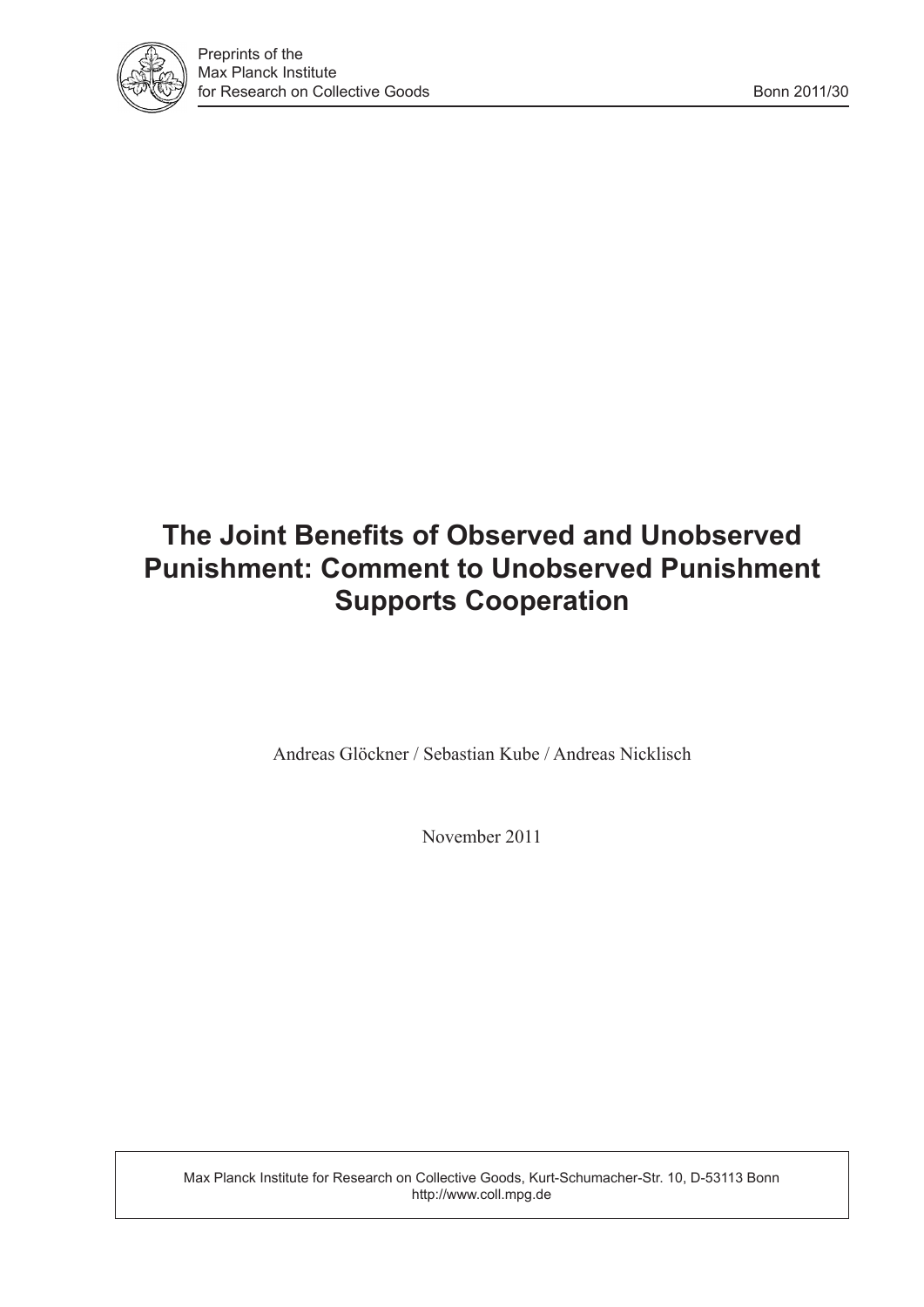## **The Joint Benefits of Observed and Unobserved Punishment: Comment to Unobserved Punishment Supports Cooperation¶**

**Andreas Glöckner**<sup>∗</sup> **/ Sebastian Kube† / Andreas Nicklisch‡**

**November 18, 2011** 

#### **Abstract**

Laboratory experiments by Fudenberg and Pathak (2010), and Vyrastekova, Funaki and Takeuch (2008) show that punishment is able to sustain cooperation in groups even when it is observed only in the end of the interaction sequence. Our results demonstrate that the real power of unobserved punishment is unleashed when combined with observable punishment. Providing both unobserved and observed punishment strongly enhances cooperation within groups – strikingly, even with less intense sanctioning. This surprising result underlines the importance of the coexistence of observed and unobserved sanctioning mechanisms in social dilemmas.

*Keywords:* Unobserved Punishment, Public Goods, Sanctioning Effectiveness

*JEL:* C92, H40, H41

l

<sup>¶</sup> We are grateful for comments and suggestions made by Marie-Claire Villeval, Christian Thöni, Bernd Irlenbusch, and Simon Gächter. We also thank Benedikt Herrmann, Christian Thöni and Simon Gächter for providing us their data for the regular VCM.

<sup>∗</sup> Max Planck Institute for Research on Collective Goods, Kurt-Schumacher-Str. 10, 53113 Bonn, Germany. Email: gloeckner@coll.mpg.de.

<sup>†</sup> Max Planck Institute for Research on Collective Goods, Kurt-Schumacher-Str. 10, 53113 Bonn, Germany. Department of Economics, University of Bonn, Adenauerallee 24-42, 53113 Bonn, Germany. Email: kube@coll.mpg.de.

<sup>‡</sup> Corresponding author. Max Planck Institute for Research on Collective Goods, Kurt-Schumacher-Str. 10, 53113 Bonn, Germany. School of Business, Economics and Social Science, University of Hamburg, von-Melle-Park 5, 20146 Hamburg, Germany. Email: nicklisch@coll.mpg.de.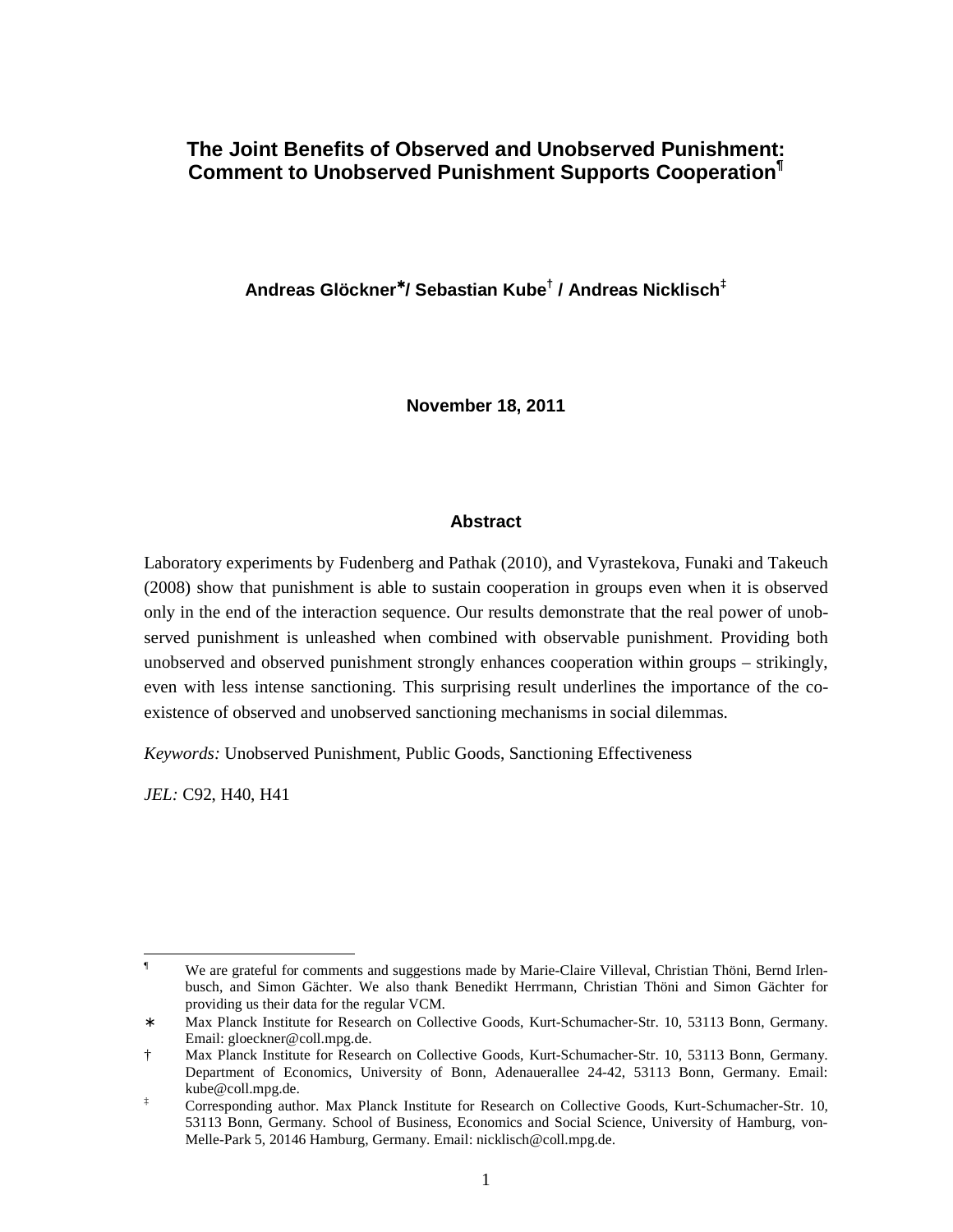#### **1. Introduction**

A large number of studies show that social sanctions are a successful mechanism to attain cooperation in social dilemmas. Generally, there are higher cooperation rates in groups whose members observe others' behavior and have the opportunity to punish non-cooperation than in groups without punishment opportunity. This is even true if persons interact anonymously for a finite number of times and if punishment is costly for the punisher (e.g., Fehr, Gächter, 2000, 2002, Ostrom, 1990, Gürerk et al., 2006, Herrmann et al., 2008). In two recent articles, Drew Fudenberg and Parag Pathak (2010, hereafter FP) and Jana Vyrastekova, Yukihiko Funaki, and Ai Takeuch (2008, hereafter VFT) provide experimental evidence that subjects are willing to engage in costly punishment even if sanctioned persons are informed about the punishment only after the very last interaction (hereafter, we talk about *unobserved punishment*). Furthermore, they find that cooperation rates under *unobserved* punishment does not differ significantly from cooperation rates under *observed* punishment (i.e., when sanctioned persons are informed immediately that they are punished). As such, their results provide important insights into the motivation to punish non-cooperators. Given that players do still punish even if any "repeated play" explanations for punishment are ruled out by design, the results suggest a "pure preference" explanation of costly punishment (cp. Quervain et al., 2004). That is, players seem to punish because they receive positive utility from carrying out punishment per se, rather than punishing strategically to increase one's own monetary payoff in future periods.

The results of our experiment indicate that the real power of unobserved punishment is unleashed when combined with observed punishment. If subjects can use unobserved and observed punishment mechanisms at the same time, cooperation rates are enormously enhanced – and, moreover, with less intense sanctioning. This striking finding corresponds nicely to the coexistence of unobserved and observed punishment in real world social interactions: e.g., neighbors spread rumors (which later ruin the defector's reputation) while they immediately litter rubbish in the defector's backyard; colleagues start workplace bullying and do not pass on crucial information as a reaction to peers' free-riding; etc. Moreover, our study provides a starting point for exploring the interaction between unobserved punishment and other mechanisms that potentially enhance cooperation in social dilemmas.

## **2. Experimental Design**

ı

To shed light on the interaction between observed and unobserved punishment, we conducted a series of laboratory experiments. Participants are anonymously matched in groups of four and play ten consecutive periods of the voluntary contribution game with punishment options.<sup>1</sup> Each

<sup>1</sup> Participants know that the experiment terminates after ten periods; the composition of the group remains constant throughout the entire 10 periods of the experiment, however, to prevent subjects from identifying each other across periods, they receive a random identification number between 1 and 4 at the beginning of each period.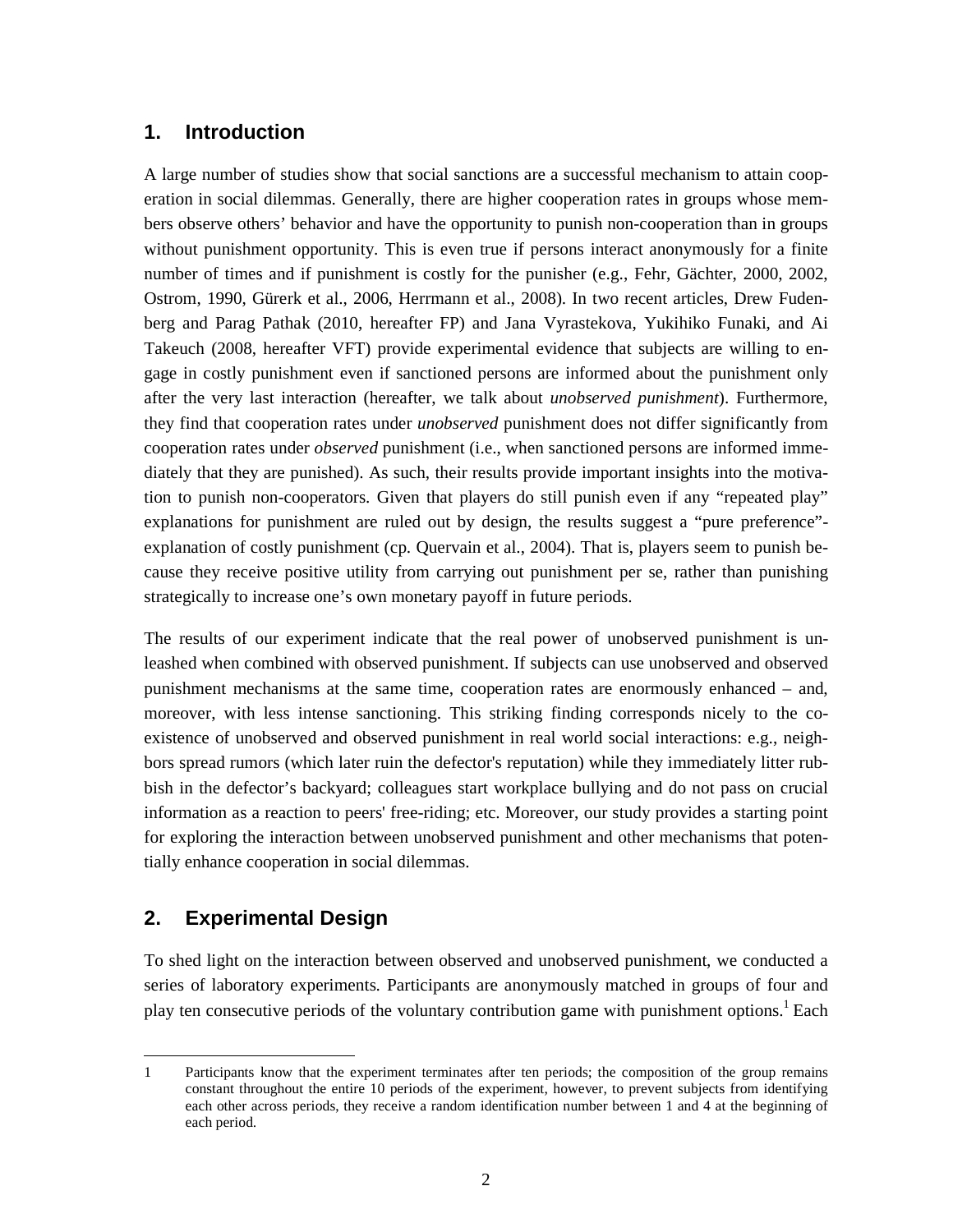period consists of two stages. In stage one, players are endowed with 20 tokens each and simultaneously decide how many of the tokens to transfer to a group account. The sum of contributions to the group account are multiplied by 0.4 and provided to each group member. Hence, each player profits equally from the group account, independent of his or her contribution. The total sum of income within the group is maximized if all group members contribute fully, but given any combination of other players' contributions, each player could increase his individual payoff by withholding his own contribution; so that we can interpret the contribution as the player's cooperation rate. In stage two, after having observed the contribution decisions of all group members, each player can assign up to ten sanctioning points to any other group member. Each point costs one token for the player who assigns it, while reducing the earnings of the player who receives the point by three tokens. Finally, all players are informed about their own income in this period, respectively about their total earnings after the last period. Assigning punishment points constitutes a second-order public good: all group members would jointly benefit from disciplining non-cooperators, but given that punishment is costly, each player has an incentive to free-ride on others' sanctions. (Not only) economists have frequently pointed out that selfish players should not be expected to punish in the finitely repeated version of this game. Consequently, players anticipating this should also be reluctant to contribute to the initial public good in stage one for the same reasons. The subgame perfect Nash equilibrium under the assumption of self-centered, money-maximizing preferences is thus i) no sanctions on the second stage, and ii) only minimum contributions in the first stage.

Our first treatment implements a regular sanctioning mechanism with *observed* punishment, that is, at the end of each period each subject receives immediate feedback on the amount of sanctions that he received (treatment *O* in the following) (cp., Herrmann et al., 2008). The second treatment replicates FT and VFP, implementing a sanctioning mechanism with *unobserved* punishment. Received punishment points are not immediately revealed, but are accumulated over all periods. Only after the final period of the experiment, subjects get to learn the accrued points and corresponding sanctions are deducted (treatment *U*). Finally, the third treatment is novel as it features *both* mechanisms at the same time (treatment *O+U*): players can choose in each period how many observable and how many unobservable sanctioning points they want to carry out.

In total, we ran 9 sessions with 23 groups (92 subjects), resulting in 8 independent group observations each in the *O* and *O+U* treatments, and 7 independent group observations in the *U* treatment.<sup>2</sup> The computerized experiments were conducted in Bonn in 2008.<sup>3</sup> For comparison, we also include the data of a regular voluntary contribution mechanism experiment without any punishment (treatment *VCM*).<sup>4</sup>

 $\overline{a}$ 

<sup>2</sup> Supporting materials and methods are reported in the Appendix.

<sup>3</sup> We used zTree (Fischbacher, 2007) for the experiments, and ORSEE (Greiner, 2004) for the recruitment.

<sup>4</sup> Data for the *VCM* was provided by Herrmann et al. (2008), who ran the *VCM* in the same laboratory using exactly the same set of parameters.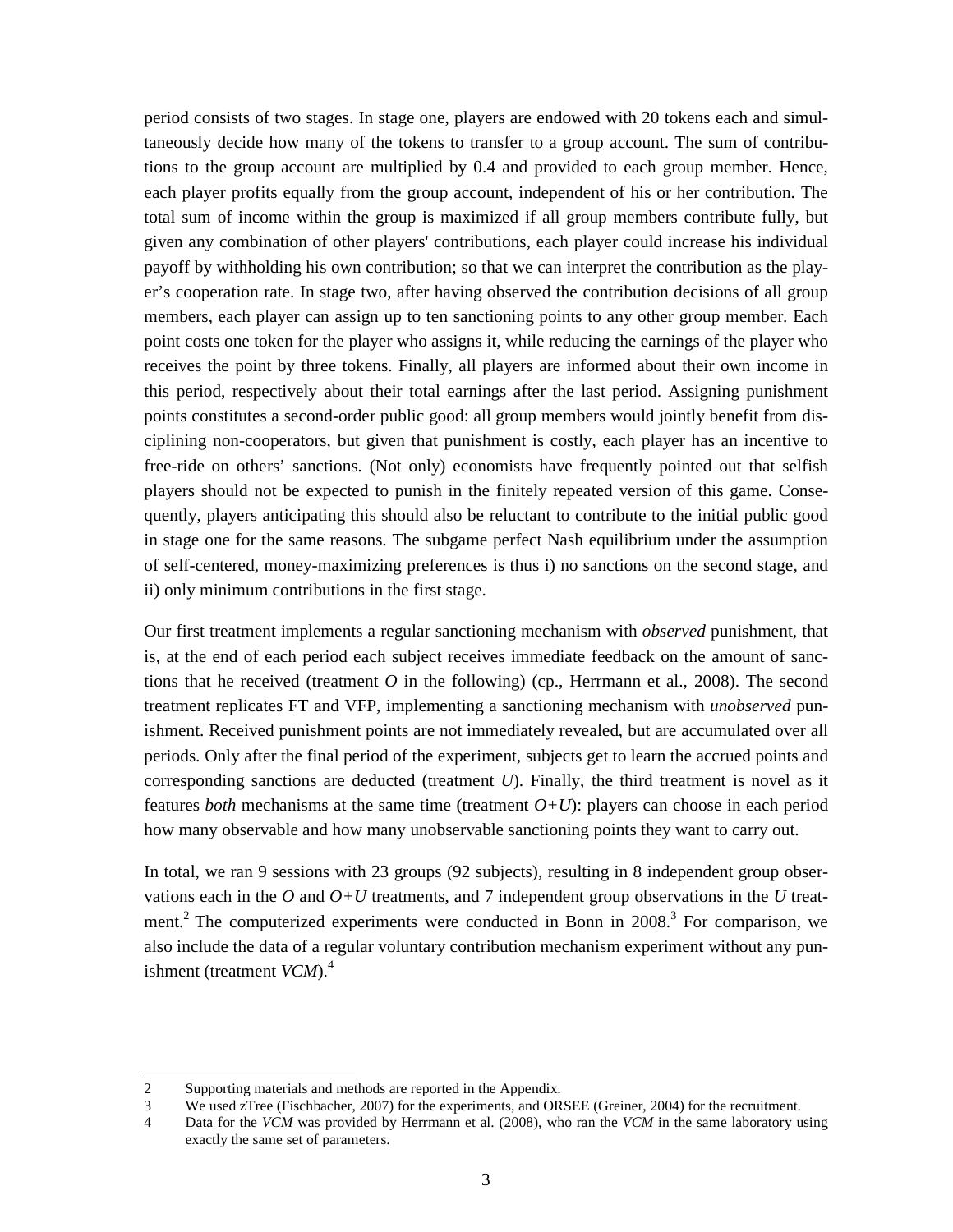

Fig 1. Average contributions over periods and treatment conditions

#### **3. Results**

ı

Figure 1 illustrates the average contributions over time for the treatment conditions. While contributions in the absence of punishment exhibit the usual decline over time, the three sanctioning mechanisms foster cooperation. Average distributions in all three punishment conditions are higher than in *VCM*.<sup>5</sup> Contributions in *O* rise over time and are maintained almost over the entire course of the experiment. A similar (though less distinct) effect is observed in *U*. There is no significant difference between average contribution levels in treatments  $O$  and  $U$ <sup>6</sup>. Even if we focus on the first five or on the last five periods, there are no significant differences.<sup>7</sup> Strikingly, comparisons between  $O+U$  and  $O$  as well as between  $O+U$  and  $U$  reveal significant differences, economical as well as statistical. Contributions in the  $O+U$  treatment are higher than in the other treatments throughout the entire experiment.<sup>8</sup> Interestingly, contribution levels are already higher from the outset, which suggests that subjects (correctly) anticipate that the combination of both mechanisms is an extremely effective disciplining device.

<sup>5</sup> We use exact two-sided rank-sum tests, here and in the following with group averages over all ten periods as independent observations; comparing *VCM* to  $O+U$ ,  $O$ , and  $U: p<0.001$ ,  $p=0.03$ , and  $p=0.07$ .

<sup>6</sup> Exact rank-sum test, two-sided; p=0.69.

<sup>7</sup> Exact rank-sum tests, two-sided; p=0.87, and p=0.23.

<sup>8</sup> Exact rank-sum tests, two-sided; overall p=0.005 and p=0.015, first period p=0.006 and p=0.087.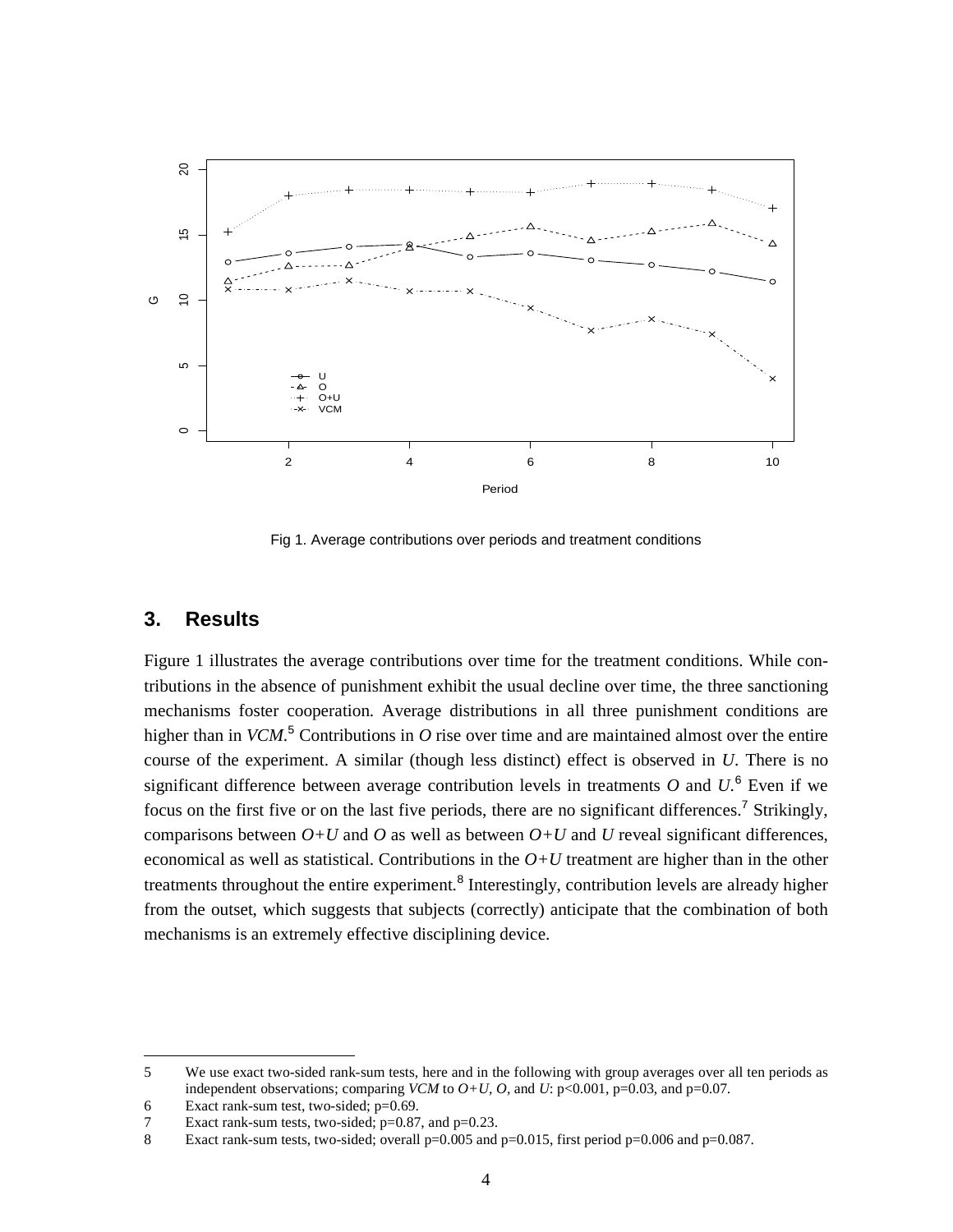We observe no significant differences between the number of sanctioning points distributed in *O* (on average 0.43 points) and *U* (on average 0.5).<sup>9</sup> In  $O+U$ , where both types of points are available, subjects assign on average 0.13 observable points and 0.09 unobservable points. Observable and unobservable points seem to be substitutes for one another, rather than a complementary means, because only 16% of all punishment decisions in  $O+U$  use both type of points simultaneously.

Interestingly, our results suggest that although the cooperation is strikingly higher in  $O+U$ , this increased cooperation is associated with less intense sanctioning. Specifically, Probit regressions indicate a significantly lower probability that players assign either observed or unobserved sanctioning points (irrespective of the number of points). Furthermore, Tobit regression results show that the number of both types of points assigned decreases significantly in  $O+U$  compared to the other treatment conditions, even when controlling for the differences in contributions between the treatments.<sup>10</sup> This finding is also reflected in the sanctioning effectiveness of observed sanctioning points. Sanctioning effectiveness is defined as the change in players' contribution (between the period where they were punished and the subsequent period) per observed sanctioning point. Average sanctioning effectiveness in conditions  $O$  and  $O+U$  are shown in Figure 2. We find an average sanctioning effectiveness of 0.67 in the *O* condition, i.e., the sanctioned player increases his or her average contribution by 0.67 tokens in the subsequent period. In contrast, we find a significantly higher average sanctioning effectiveness of 2.12 in the  $O+U$  condition.<sup>11</sup> The effect of punishment on contributions is more than tripled when observed sanctions are accompanied by (the fear of) unobserved sanctions, making punishment highly productive in the *O+U* condition compared to the *U* condition.

Finally, Figure 3 shows the development of efficiency – defined as players' average monetary payoff – over time. On average, players earn 28.1 tokens (out of a maximum of 32) in *O+U*, 21.8 in *U*, 23.3 in *O*, and 25.5 in *VCM*. Thus, average efficiency is highest in the  $O+U$  condition,<sup>12</sup> while, compared to treatment *VCM*, both sanctioning mechanisms in isolation do not lead to better efficiency rates. $^{13}$  Still, the mere fact that both sanctioning mechanisms are jointly available tremendously increases the efficiency of group cooperation within only a few periods – and furthermore does so without the substantial short-run efficiency losses due to punishment. In our view, this ultimately underlines the benefits of a combination of observed and unobserved punishment in social dilemmas.

l

<sup>9</sup> Exact rank-sum test, two-sided; p=0.61.

<sup>10</sup> See the supplementary material in the Appendix for regression details.

<sup>11</sup> Exact rank-sum test, two-sided; p=0.04.

<sup>12</sup> Exact rank-sum tests, two-sided, comparing *O+U* to *O, U* and *VCM*: p=0.02, p=0.01, and p=0.03.

<sup>13</sup> Exact rank-sum tests, two-sided, comparing *VCM* to *O* and *U*: p=0.27 and p=0.12; we might expect, however, the sanctioning mechanisms to enhance efficiency if the number of periods were sufficiently large, see for this Gächter et al., 2008.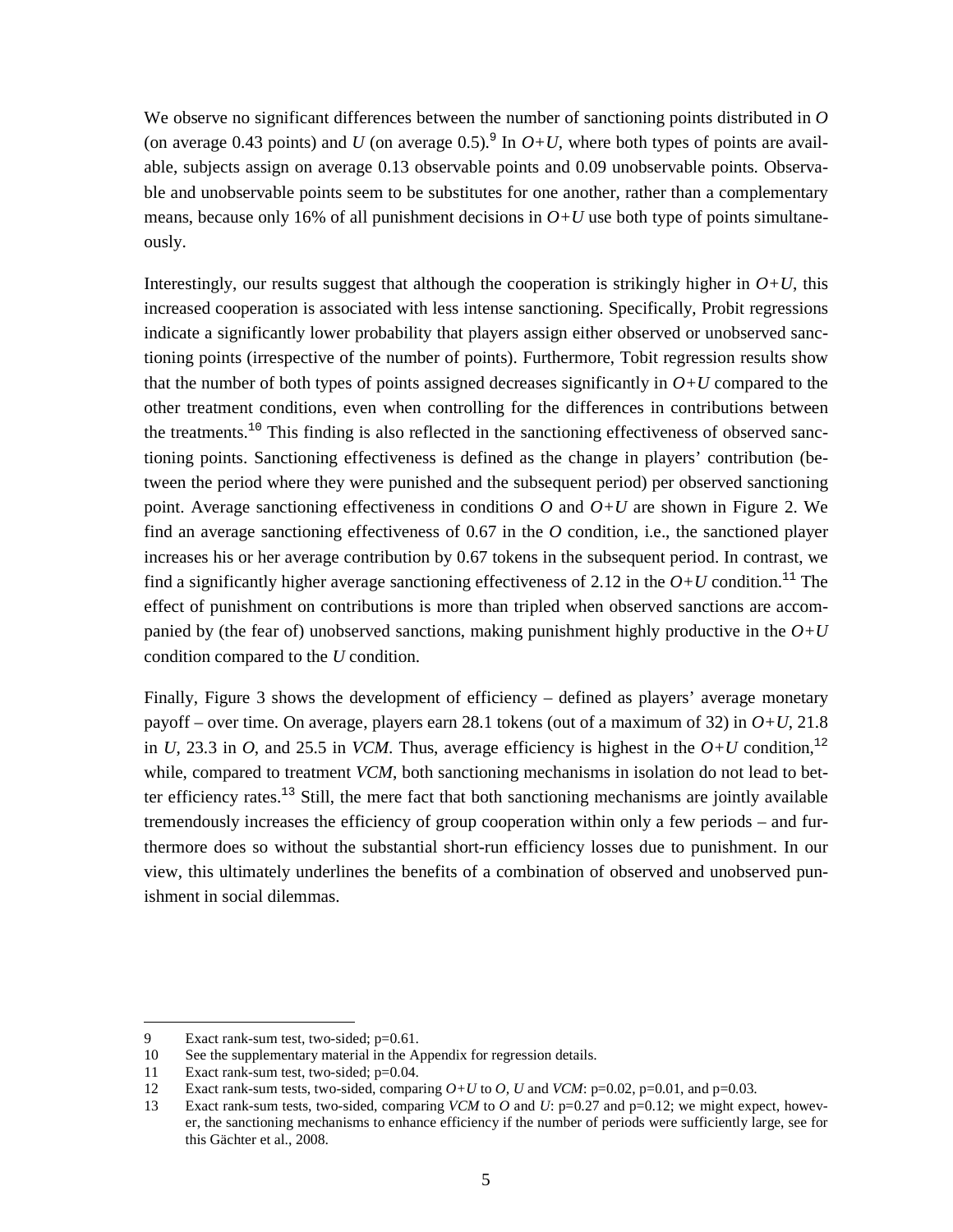

Fig. 2. Average sanctioning effectiveness of immediate sanctioning points Note: Bars indicate the 95% confidence intervals



Fig. 3. Average efficiency over periods and treatment conditions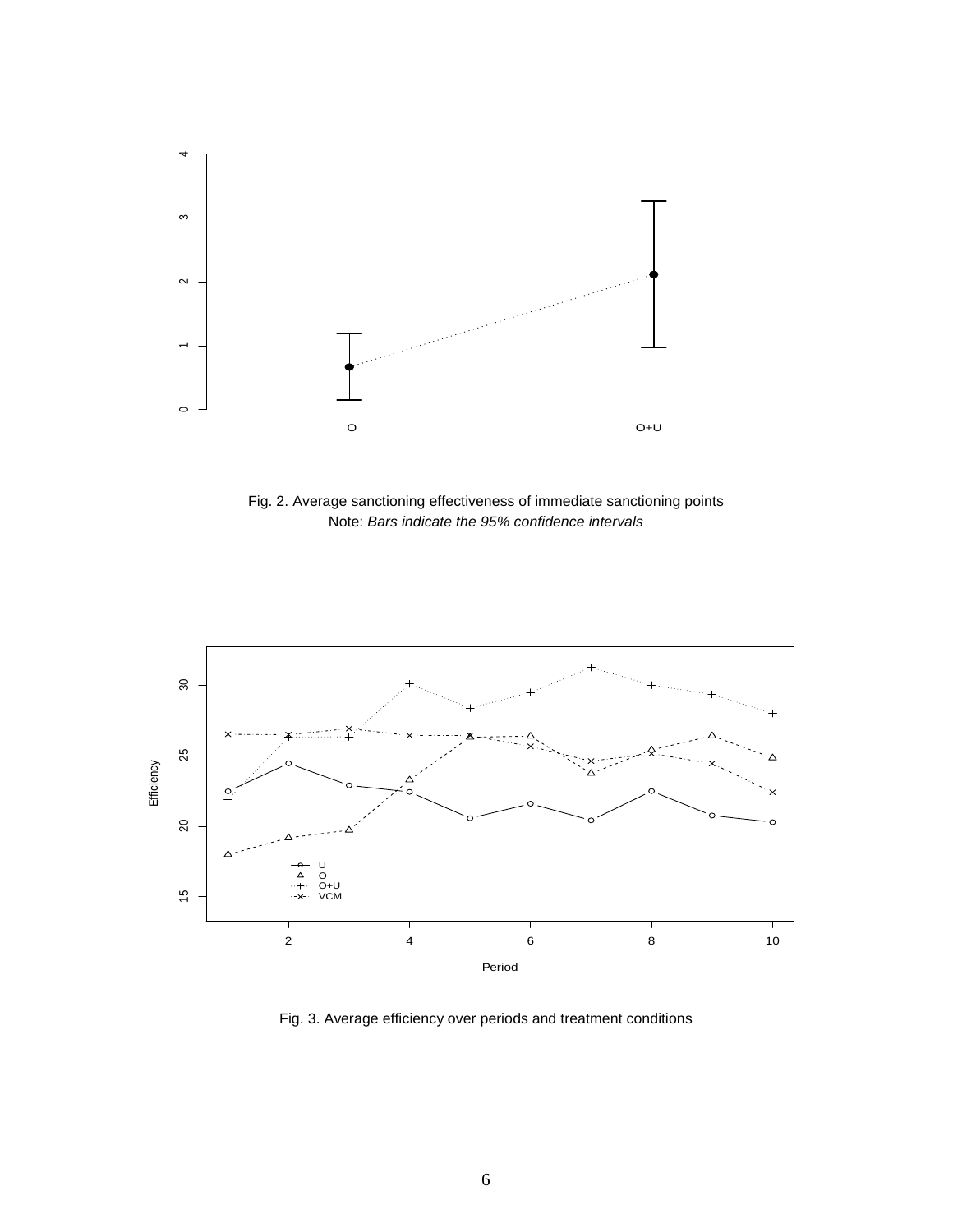## **4. Discussion**

The laboratory experiments by Fudenberg and Pathak as well as Vyrastekova, Funaki and Takeuchi show that the availability of unobserved punishment leads to stable cooperation in social dilemmas, however, like in the case of observable punishment, at the cost of efficiency losses in the short run. Our findings demonstrate that the co-existence of both potential threats leads to higher cooperation and yields tremendous efficiency gains. The mere existence of unobserved punishment more than triples the sanctioning effectiveness of observed punishment, while overall sanctioning expenditures are significantly reduced.

We interpret our results such that observed sanctions serve as warning signs of harsh unobserved consequences. One might hypothesize that this mechanism relies on some kind of deeply rooted human experience to avoid provoking latent payback (e.g., a later passionate burst of anger). In this spirit, our experiment demonstrates the beneficial effects of the co-existence of observed and unobserved sanctioning mechanisms in social dilemmas. Due to its appealing simplicity and practicability, one should consider unobserved punishment as an important complement that efficiently stabilizes cooperation in societies.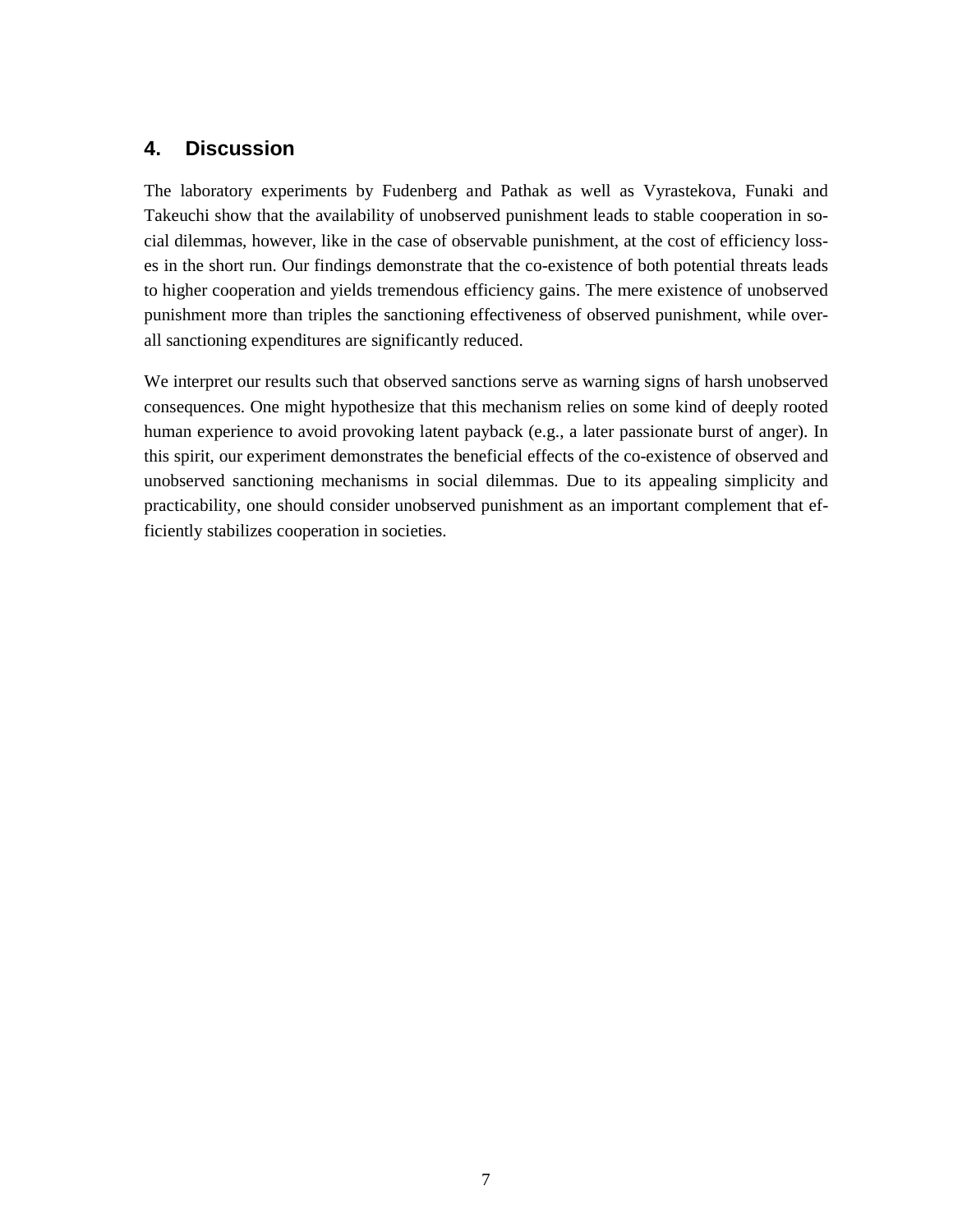#### **References**

- Fehr, E. & S. Gächter (2000), Cooperation and punishment in public goods experiments, American Economic Review 90, 980–994.
- Fehr, E. & S. Gächter (2002), Altruistic punishment in humans, Nature 415, 137–140.
- Fischbacher, U., (2007), z-Tree: Zurich toolbox for ready-made economic experiments, Experimental Economics 10, 171–178.
- Fudenberg, D. & P. Pathak (2010), Unobserved Punishment Supports Cooperation, Journal of Public Economics, 94, 78-86.
- Gächter, S., E. Renner, & M. Sefton (2008), The long-run benefits of punishment, Science 322, 1510.
- Greiner, B. (2004), An online recruitment system for economic experiments, in: Kremer, K. & Macho, V. (eds.), Forschung und wissenschaftliches Rechnen 2003, Bericht der Gesellschaft für wissenschaftlichen Dateverarbeitung Göttingen 63, 79–93.
- Herrmann, B., C. Thöni & S. Gächter (2008), Antisocial punishment across societies, Science 319, 1362–1367.
- Gürerk, Ö., B. Irlenbusch & B. Rockenbach (2006), The competitive advantage of sanctioning institutions. Science, 312, 108–111.
- Ostrom, E. (1990), Governing the commons, Cambridge University Press, Cambridge.
- de Quervain, D., U. Fischbacher, V. Treyer, M. Schellhammer, U. Schnyder, A. Buck and E. Fehr (2004), The Neural Basis of Altruistic Punishment. Science, 305, 1254-1258.
- Vyrastekova, J., Y. Funaki & A. Takeuchi (2008), Strategic versus Non-Strategic Motivations of Sanctioning, Tilburg University Discussion Paper.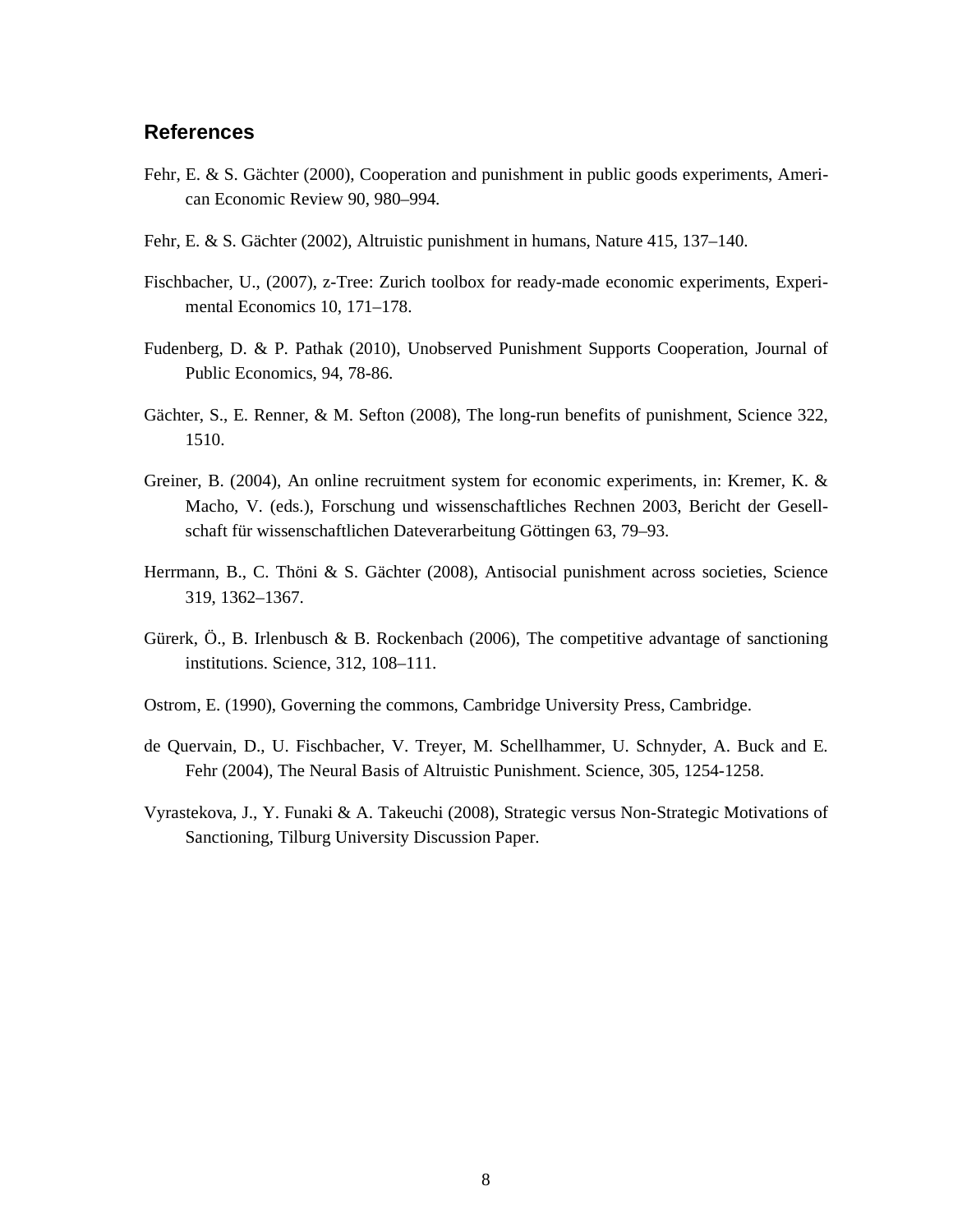## **Appendix**

Appendix A provides a detailed description of the experiment and the instructions. We report a detailed analysis of sanctions in Appendix B.

### **Appendix A: Experimental method**

At the beginning of each session, participants had to draw lots, in order to assign each of them to a cubicle, where we asked them to take their seats immediately. Once all subjects were seated, instructions were distributed and read out aloud. Afterwards, participants could pose clarifying questions to the experiment supervisor in private. Participants then had to answer a set of control questions to ensure that everybody had understood the game.<sup>14</sup> Control questions were corrected individually, and wrong answers were explained privately. Participants were randomly and anonymously matched in groups of four players each. The composition of the group remained constant throughout the entire 10 periods of the experiment. To prevent subjects from identifying each other across periods, each received a random identification number between 1 and 4 at the beginning of each period.

Altogether, 92 subjects, mostly students from the University of Bonn majoring in various fields, participated in the experiment (10 percent were non-students). Mean age was 24.5 years (standard deviation 5.5 years), 62 percent were females. Each subject participated only once in the experiment, that is, there were different subjects in each treatment. None of the subjects had participated in a public-good experiment before. A session lasted for about 60 minutes. Tokens earned were accrued over all periods and converted at an exchange rate of 3 Euro per 100 tokens. Participants were paid out individually to ensure their anonymity. They earned on average 13.86 Euro (standard deviation 1.45 Euro), including a show-up fee of 5 Euro.<sup>15</sup>

## **English translation of the German instructions for the O+U condition<sup>16</sup>**

#### General explanations for participants

l

You are taking part in an economic science experiment. If you read the following explanations closely, you can earn a rather significant sum of money, depending on the decisions you make. It is therefore very important that you pay attention to the following points.

<sup>14</sup> Questions are almost identical to the control questions of Herrmann et al. (2008).

<sup>15 13.86</sup> Euro corresponds to \$17.60 (as of November 2008). Notice that since actual period payoffs could be negative due to costs for deduction points or the punishment of deduction points (which rarely occurred), all players received an additional endowment of 50 tokens at the beginning of the experiment. No player accrued an overall negative payoff at the end of the experiment.

<sup>16</sup> Instructions for the *O,* resp. for the *U* condition, were identical except for the omitted parts referring to immediate, resp. mediate punishment points. Screens differed accordingly.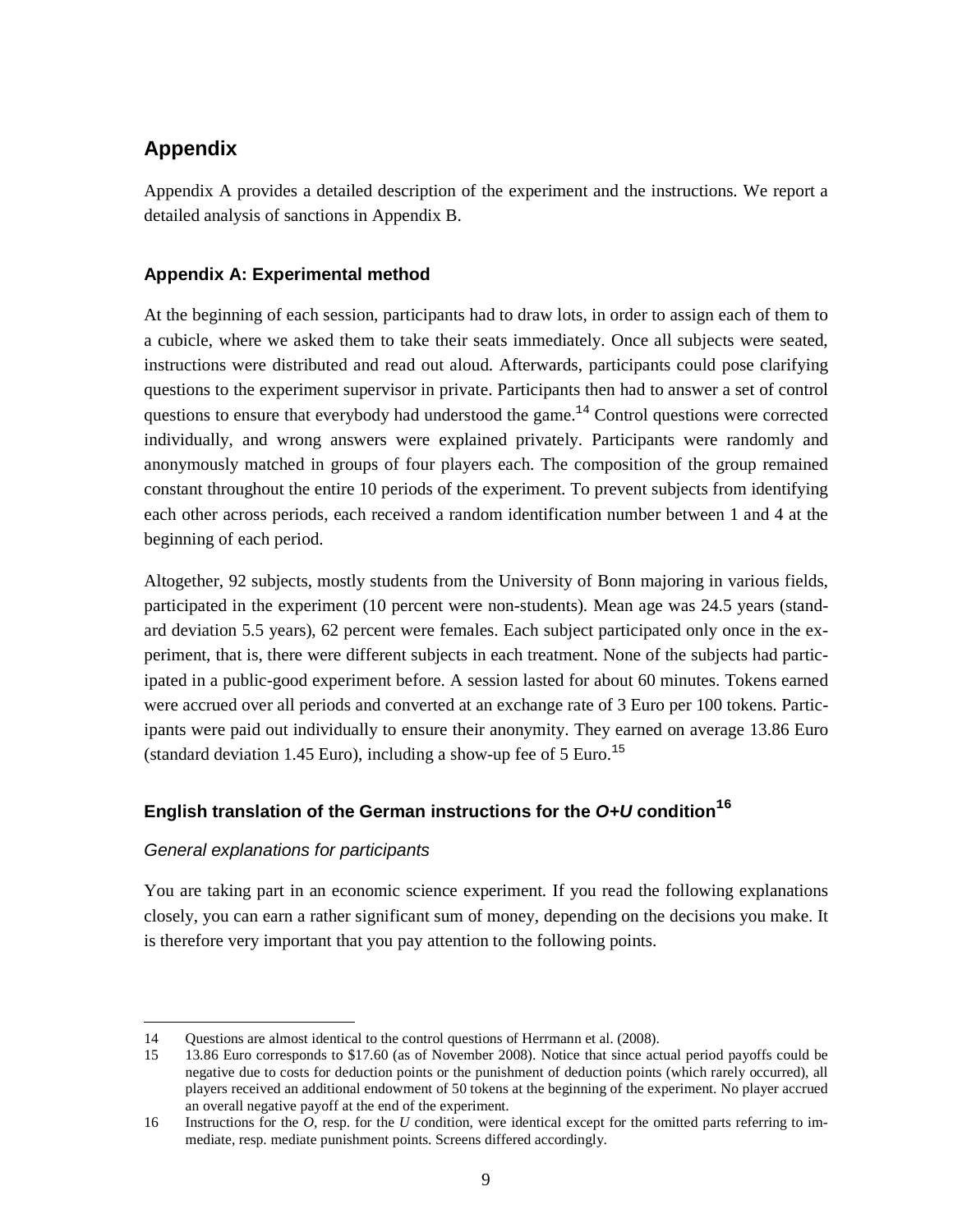The instructions you have received from us are intended solely for your private information. During the experiment, you will not be allowed to communicate with anyone. Should you have any questions, please direct them directly to us. Not abiding by this rule will lead to exclusion from the experiment and from any payments.

In this experiment, we calculate in Taler, rather than in Euro. Your entire income will therefore initially be calculated in Taler. The total sum of Taler will later be exchanged into Euro as follows:

#### 1 Taler =  $3$  Euro cent

The accumulated amount will be paid to you in cash at the end of the experiment.

The experiment is divided into separate periods. It consists of a total of 10 periods. Participants are randomly assigned into groups of four. Each group, thus, has three further members, apart from you. During these 10 periods, the constellation of your group of four will remain unaltered. For 10 periods you will therefore be in the same group. Please note that the identification number assigned to you and the other members of the group changes randomly in each period. Group members can therefore not be identified as the periods progress. Each participant will receive from us 50 Taler, with which possible losses can be counterbalanced. The following pages outline the exact procedure of the experiment.

#### Information on the exact procedure of the experiment

Step 1

At the beginning of each period, each participant is allotted 20 Taler, which we shall henceforth refer to as his endowment. Each player than has to decide how to use his endowment. You have to decide how many of the 20 Taler you wish to pay into a project and how many you wish to keep for yourself. The consequences of your decision are explained in greater detail below.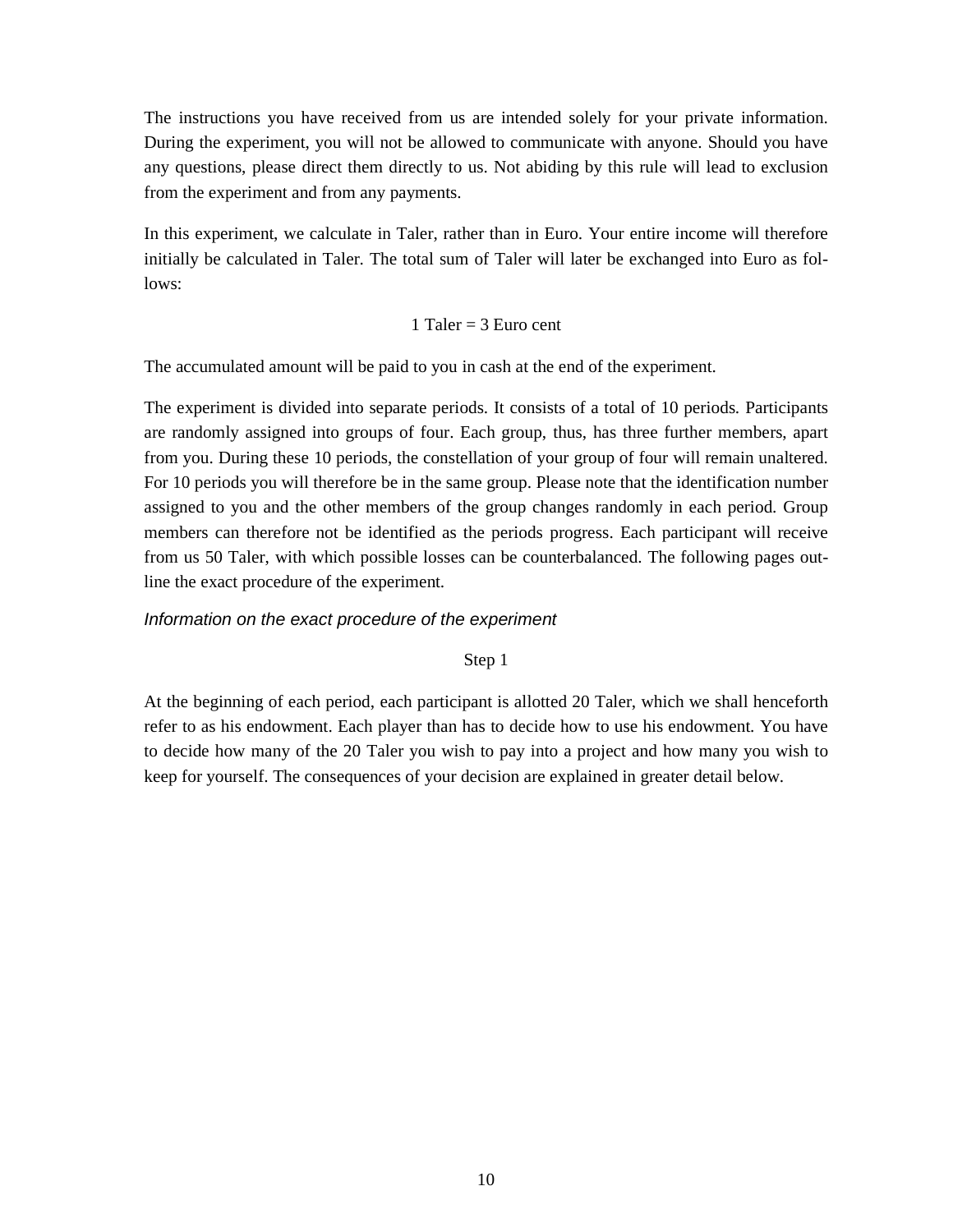At the beginning you will see the following contribution screen:

| $P$ eriod-<br>$\overline{1}$                         | Remaining time [sec]: 107 |
|------------------------------------------------------|---------------------------|
|                                                      |                           |
|                                                      |                           |
| In this period you are group member 1                |                           |
| Step 1                                               |                           |
| You receive in this period an endowment of 20 Taler. |                           |
| Out of these 20 Taler you pay                        |                           |
| into the project:                                    |                           |
|                                                      |                           |
|                                                      |                           |
|                                                      | Ok                        |

In the left upper corner of the screen you will find the period number. In the right upper corner you will find the remaining time for your decision in seconds.

Your endowment is 20 Taler in each period. You make a decision on your project contribution by typing any integer number between 0 and 20 into the appropriate field on your screen. This field can be accessed using the mouse. As soon as you have determined your contribution, you have also decided on how many Taler to keep for yourself, i.e., 20 – your contribution. Once you have typed in your contribution, please click on Continue, again using the mouse. Once you have done this, your decision for this period is irreversible.

| Period<br>$\mathbf{1}$ |                                         |            | Remaining time [sec]: 117 |
|------------------------|-----------------------------------------|------------|---------------------------|
|                        |                                         |            |                           |
| Step 1                 |                                         |            |                           |
|                        | Your contribution:                      | <b>XXX</b> |                           |
|                        | Sum of all contributions:               | XXY        |                           |
|                        |                                         |            |                           |
|                        | You have kept for yourself:             | XYX        |                           |
|                        | Your income gained from the<br>project: | YXX        |                           |
|                        |                                         |            |                           |
|                        | Your income:                            | XYY        |                           |
|                        |                                         |            |                           |
|                        |                                         |            | Ok                        |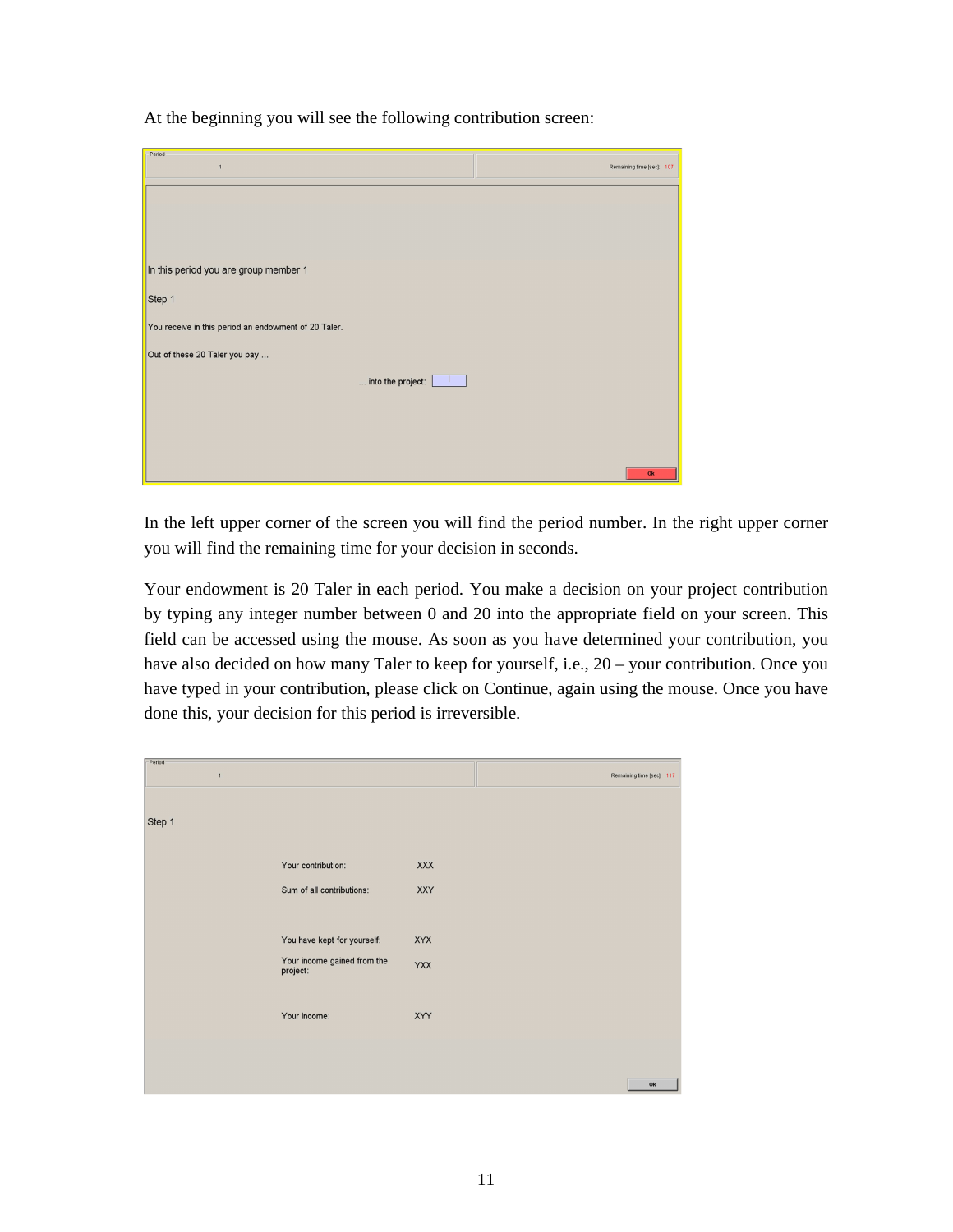Once all members of the group have made their decisions, you will be told how high the total sum of contributions from all group members (including your own) to the project is. In addition, you are informed about your own contribution and the number of Taler kept by you; you are also told how many Taler you have earned in total during Step 1.

Your income therefore consists of two parts, namely:

(1) the Taler you have kept for yourself

(2) the "income gained from the project". Your income from the project is calculated as follows:

Income from the project

 $=$  .4  $\times$  total sum of all contributions to the project

Your income in Taler in each period thus equals

 $(20 - \text{Your contribution to the project}) +.4\times$  (total sum of contributions to the project)

The total income at the end of Step 1, in Taler, is calculated according to the same formula for each member of the group. If, for example, the sum of the contributions from all group members adds up to 60 Taler, you and all other members each receive a project income of  $.4 \times 60 = 24$  Taler. If the group members have contributed a total of 9 Taler to the project, you and all other members each receive an income of  $.4 \times 9 = 3.6$  Taler from the project.

For each Taler you keep for yourself, you earn an income of 1 Taler. If, on the other hand, you contribute one Taler from your endowment to your group's project instead, the sum of the contributions to the project increases by one Taler and your income from the project increases by .4×  $1 = .4$  Taler. However, the income of each individual group member also increases by  $.4$  Taler, so that the group's total income increases by  $.4 \times 4 = 1.6$  Taler. The other group members thereby also profit from your contributions to the project. In turn, you profit from other members' contributions to the project. For each Taler contributed to the project by another group member, you earn  $.4 \times 1 = .4$  Taler.

#### Step 2

In Step 2, you can decrease, or leave as it is, the income of each individual group member by giving points. You have the opportunity to assign two different types of points, immediate and mediate points. The income reduction through immediate points takes place at the end of each period. The income reduction through mediate points takes place only at the end of the experiment. This means that mediate points you have received throughout the experiments will be accumulated and deducted from your total income at the end of the experiment. All other group members are allowed to decrease your income, too, if they so wish. You will see this when considering the input screen of the second step.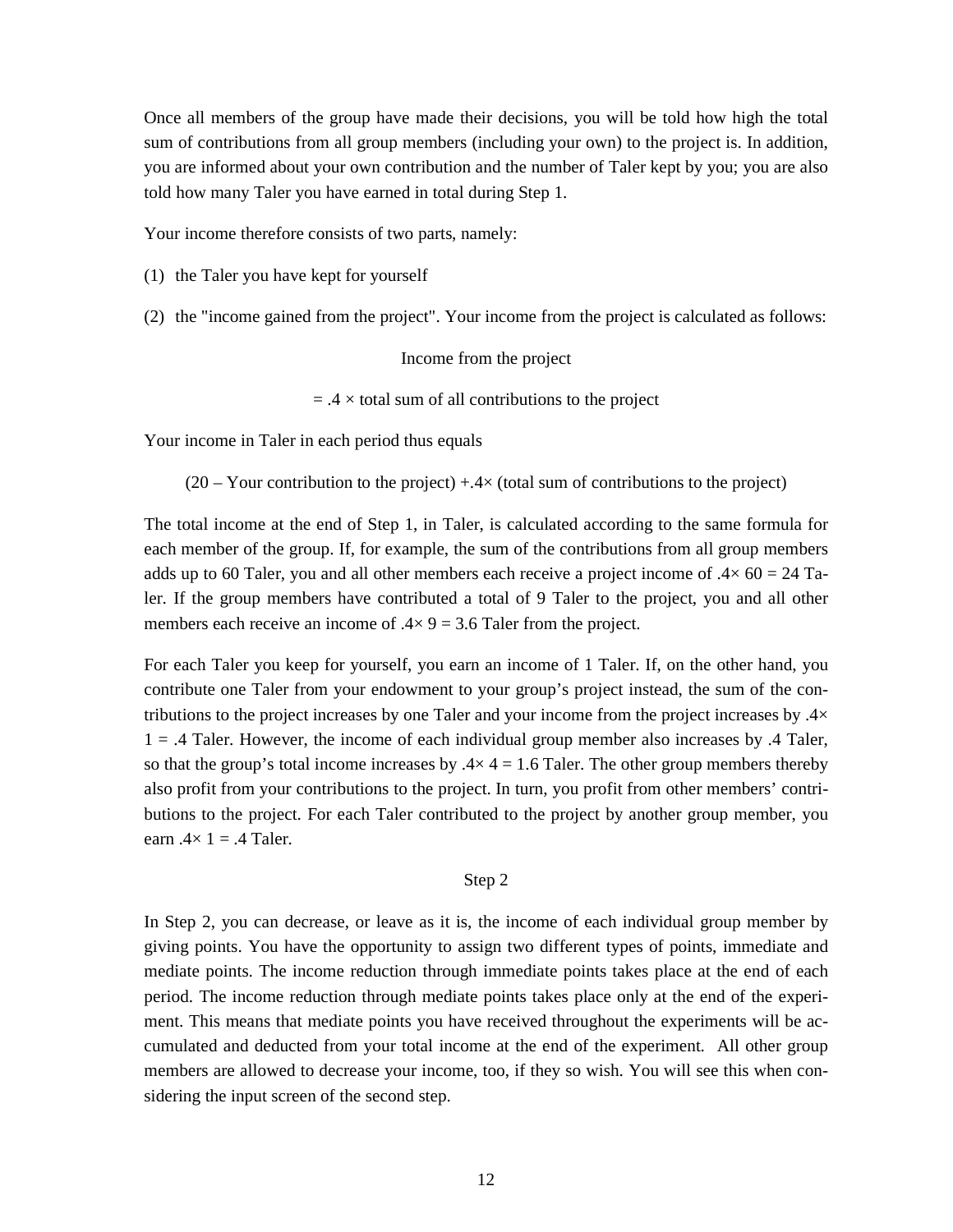You will be shown on the screen, along the number of periods and the remaining time, how many Taler each individual group member has contributed to the project. Your contribution will be shown in the row "You", while the contributions of the other three group members will be shown in randomly changing rows over periods.

| -Period-                                 | $\overline{1}$ |              |                  |                | Remaining time [sec]: 110 |
|------------------------------------------|----------------|--------------|------------------|----------------|---------------------------|
| Step 2                                   |                |              |                  |                |                           |
|                                          | Groupmember    | Contribution | Immediate points | Mediate points |                           |
|                                          | You            | <b>XXX</b>   |                  |                |                           |
|                                          | Group member 2 | <b>YYY</b>   |                  |                |                           |
|                                          | Group member 3 | <b>YXY</b>   |                  |                |                           |
|                                          | Group member 4 | <b>YYX</b>   |                  |                |                           |
|                                          |                |              |                  |                |                           |
|                                          |                |              |                  |                |                           |
| Your income in Taler from step 1 is: XYY |                |              |                  |                |                           |
|                                          |                |              |                  |                | Ok                        |

You now have to decide for every group member about the combination of two types of points you wish to assign to them. It is compulsory to enter a number at this stage. If you do not wish to alter a certain group member's income, please insert 0. If you want to assign points you have to choose a number greater than 0. You can operate within the fields by using the tab key or the mouse.

When assigning points, you incur costs in Taler which depend on the number of points you assign to the individual players. The sum of immediate and mediate points per group member and period need not to exceed 10. The more points you assign to an individual player, the higher your costs are. Your total costs in Taler are calculated as the sum of the costs of points that you assigned to all other group members. The following formula shows the connection between the points distributed to an individual group member and the costs of such distribution:

Costs for assigned points = sum of immediate and mediate points (in Taler)

Each assigned point costs you 1 Taler. For example, if you have assigned 2 points to one member, your costs are 2 Taler; if, in addition, you assign 9 points to another group member, your costs are 9 Taler; if you assign the final group member 0 points, you have no costs. Your total costs are therefore 11 Taler  $(2+11+0)$ . As long as you have not yet clicked on Continue, you may still change your decision.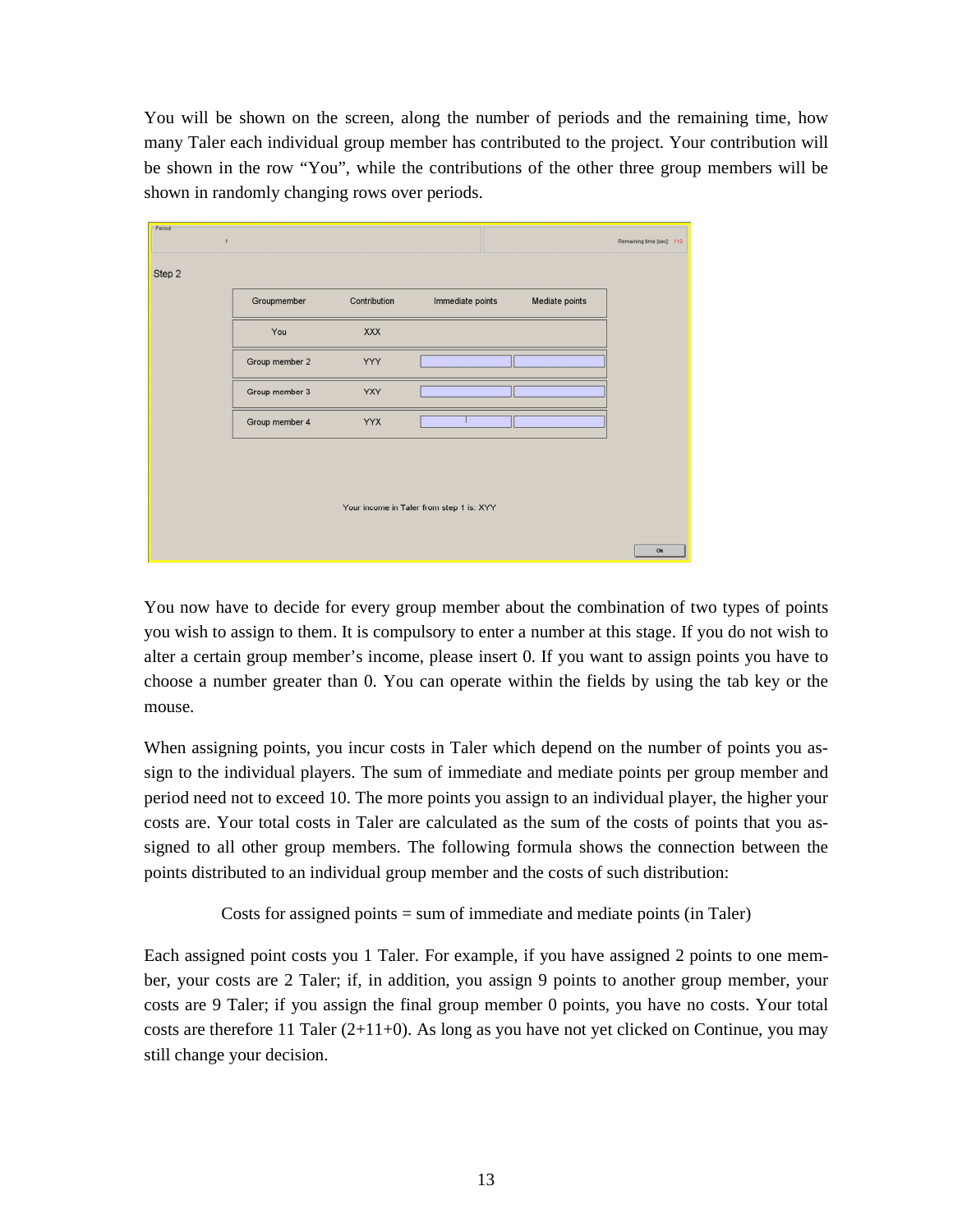If you assign 0 points to a certain group member, you do not alter this group member's income. If you assign 1 point (choosing 1) to a group member, you decrease this particular group member's income from Step 1 by 3 Taler. If you assign 2 points to a group member (choosing 2), you decrease his income by 6 Taler etc. Each point allocated by you to a particular group member reduces the group member's income from step 1 by 3 Taler.

By how much a group member's income from Step 1 is reduced overall depends on the total number of points received. If, for instance, one member receives a total of 3 points from all other members, the income in Step 1 is reduced by 9 Taler. If a member receives a total of 4 points, the income in step 1 is reduced by 12 Taler.

A person who receives immediate points will be informed about the income reduction immediately at the end of each period, but without knowing who assigned these points to him. The reduction of income by mediate points will be revealed not after each period, but only after the final period of the experiment. This means that all received mediate points are accumulated over periods and are deducted from the total income after the experiment, without detailed information on the period and the group member who has assigned these points. For your total income at the end of step 2, it follows that:

Total income at the end of step  $2 = Period$  income

 $=$  Income after step 1  $-3\times$  (sum of received immediate points) – cost of points assigned by you

Please note that your total income at the end of step 2 can become negative if your costs for assigned points exceed your income after step 1 minus the reduction of your income due to received immediate points.

Once all members of the group have made their decisions, you will be informed about your period income in the following screen: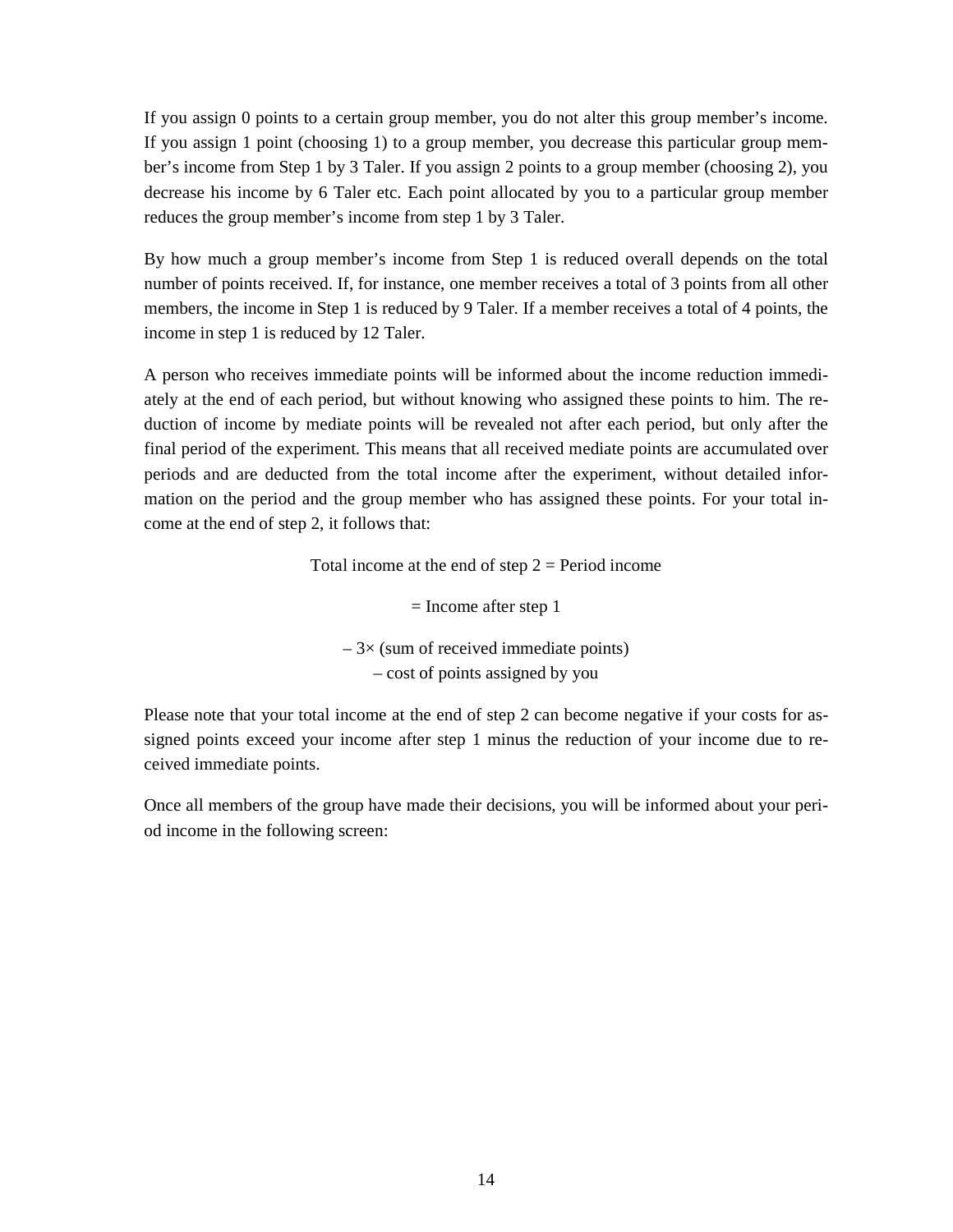| Period<br>$\overline{1}$                                            | Remaining time [sec]: 116 |
|---------------------------------------------------------------------|---------------------------|
| Step 2                                                              |                           |
| Your income from step 1:                                            | XYY                       |
| cost of points distributed (in Taler):                              | -yyy                      |
|                                                                     |                           |
| Immediate points you have received:                                 | <b>XXX</b>                |
| Your Income reduction due to receid<br>immediate points (in Taler): | $ xxy$                    |
|                                                                     |                           |
| Your Taler income in this period:                                   | <b>XYX</b>                |
|                                                                     |                           |
|                                                                     |                           |
|                                                                     |                           |
|                                                                     | Ok                        |

Your total income at the end of the experiment equals the sum of all period incomes minus the sum of mediate points:

# Total income (in Taler)  $=$  Total sum of period incomes (1)  $-3\times$  (sum of received mediate points) (2)

(If the deduction (2) is larger than the sum of period incomes (1), your income is 0 Taler.)

Do you have any further questions?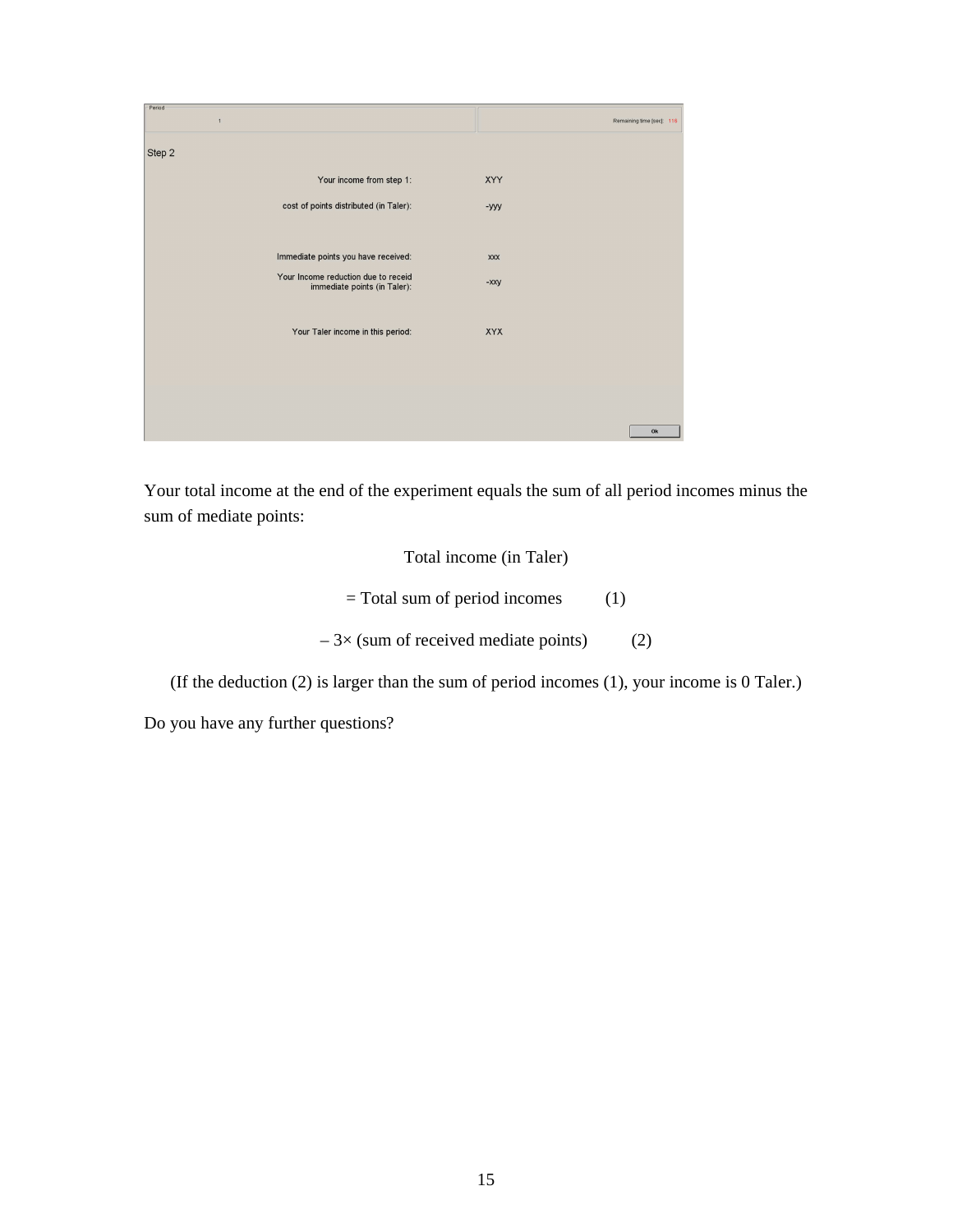## **Appendix B: Analysis of punishment**

We focused on the intensity and effectiveness of observed and unobserved sanctions in our main text. To supplement the reported findings, this section describes subjects' sanctioning behavior in more detail.

We report in the paper that the strikingly high degree of cooperation in  $O+U$  is obtained by less intense sanctioning: In the absence of additional controls, a comparison of the average sums of points is insignificant.<sup>17</sup> However, an important – but often neglected – aspect in comparing the average punishment over all observations is the fact that contribution levels also differ between treatments. The question then is whether sanctions are less intense ceteris paribus, i.e., after taking the high cooperation levels in treatment  $O+U$  into account. Our analysis of sanctioning effectiveness already point into this direction. To stress it further, we compare the sanctioning intensity across treatments for a given kind of "conduct" or "norm violation". Following the previous literature on social sanctions (e.g., Herrmann et al., 2008), we define the conduct by the difference in contributions between the punisher (denoted as  $g_i$ ) and the sanctioned person  $(g_i)$  – the idea being that the difference in contributions (i.e.,  $g_i-g_i$ ) measures the severity of the norm violation.



Fig. A1: Average amount of punishment (observable and unobservable)

l

<sup>17</sup> Exact rank-sum test, comparing *U* and the average sum in *O+U*, resp. comparing *O* and the average sum in  $O+U$  yields p=0.24 and p=0.12 (two-sided).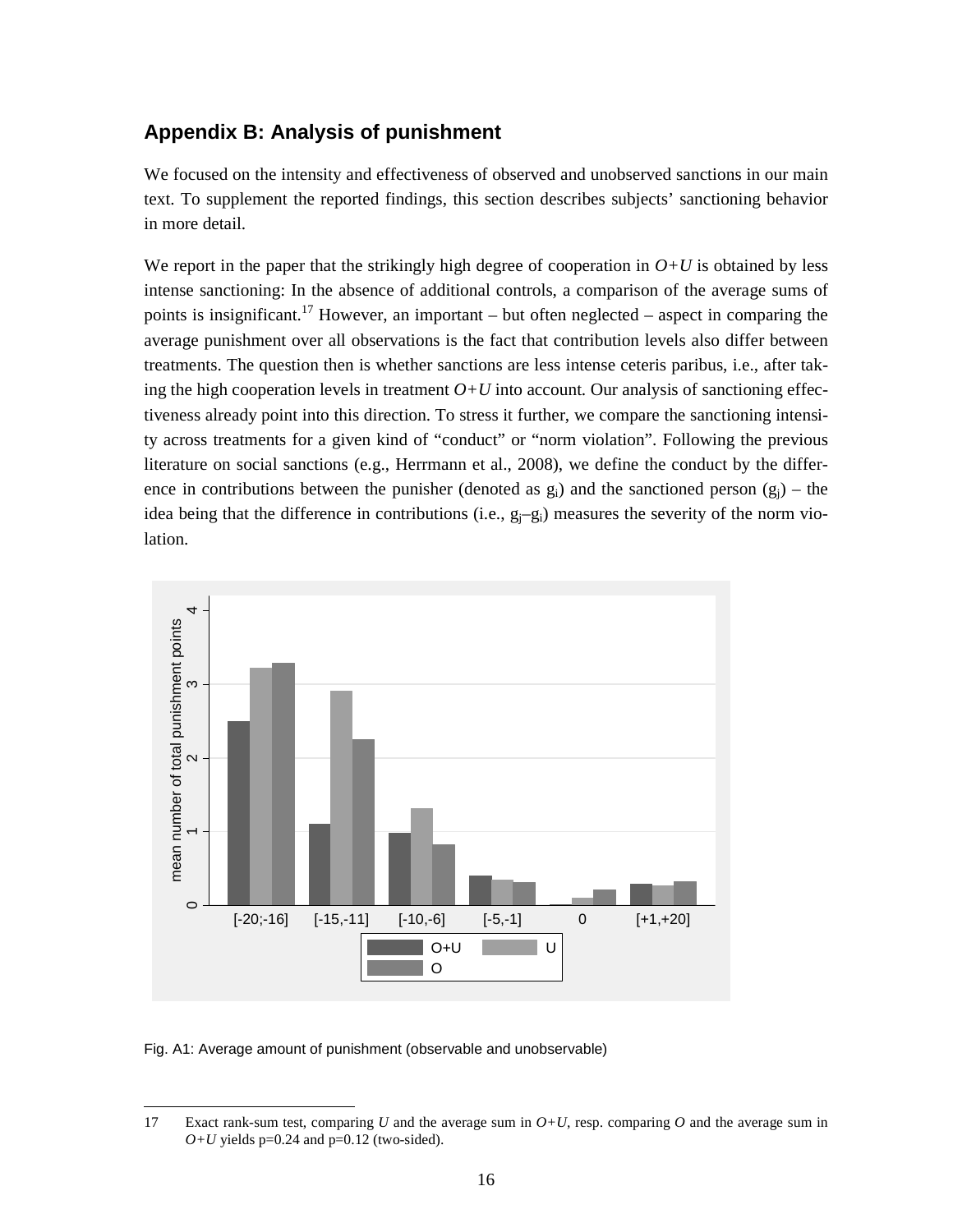Figure A1 compares the punishment intensity for fixed intervals of norm violations between our three treatments. We observe that punishment in  $O+U$  is less intense for almost all categories of norm-violations, suggesting that, ceteris paribus, less intense sanctioning is required to obtain the cooperation in  $O+U$ . As we will see below in the regression analysis, this even holds true after controlling for the other group members' contribution levels.

Before turning to this issue, let us turn to the phenomenon of anti-social punishment as it is visible in the right-hand bars in Figure A1 above. Earlier research already demonstrated that punishment is sometimes used anti-socially, that is, actions which benefit the society are occasionally sanctioned (e.g., Herrmann et al., 2008). In our game, this happens if a player receives punishment points from someone who contributed less (or the same) amount than he or she did. We denote this as anti-social punishment, while we refer to pro-social punishment if points are assigned from a player who contributed more than the recipient. Interestingly, neither unobservable (treatment *U*) nor the combination of unobservable and observable sanctions (treatment  $O+U$ ) seems to increase the amount of anti-social punishment in our groups (in the rightmost interval of Figure A1). This can also be seen in Table A1 below, where we report descriptive statistics of distributed sanctioning points (as well as sanctioning effectiveness) across treatment conditions (we report observable points as *p* points, while unobservable points as *s* points) both for prosocial and anti-social instances separately.

Furthermore, we conducted a regression analysis in which we differentiate between pro-social and anti-social sanctions. Our regression results stress that punishment is significantly less intense in  $O+U$ . Interestingly, we also find no evidence that anti-social punishment is predominantly executed by observable or unobservable punishment points if both sanctioning mechanisms are applicable (i.e., in treatment  $O+U$ ).

|                           | U           |      | O+U  |
|---------------------------|-------------|------|------|
| p (observ. sanctions)     |             | 0.43 | 0.13 |
| p (pro-social)            |             | 0.76 | 0.64 |
| p (anti-social)           |             | 0.27 | 0.03 |
| s (unobserv. sanctions)   | 0.50        |      | 0.09 |
| s (pro-social)            | 0.90        |      | 0.34 |
| s (anti-social)           | 0.22        |      | 0.04 |
| sanctioning effectiveness | $0.22^{18}$ | 0.67 | 2.12 |

Table A1: Descriptive statistics of sanctioning points

For our regression analysis, let us define the two dummy variables  $I_{p>0}$  and  $I_{s>0}$  which equal one if player *i* assigns observable, resp. unobservable, punishment points to player *j*, and zero otherwise.  $I_{p>0}$  and  $I_{s>0}$  are the dependent variables in two distinct estimations. Further, as independent

ı

<sup>18</sup> Notice that this number represents the "anticipated" sanctioning effectiveness of an unobserved point in *U*. Of course, this number is purely hypothetical as punished players do not receive feedback on unobservable points. For  $O$  and  $O+U$ , we report the sanctioning effectiveness of observable points.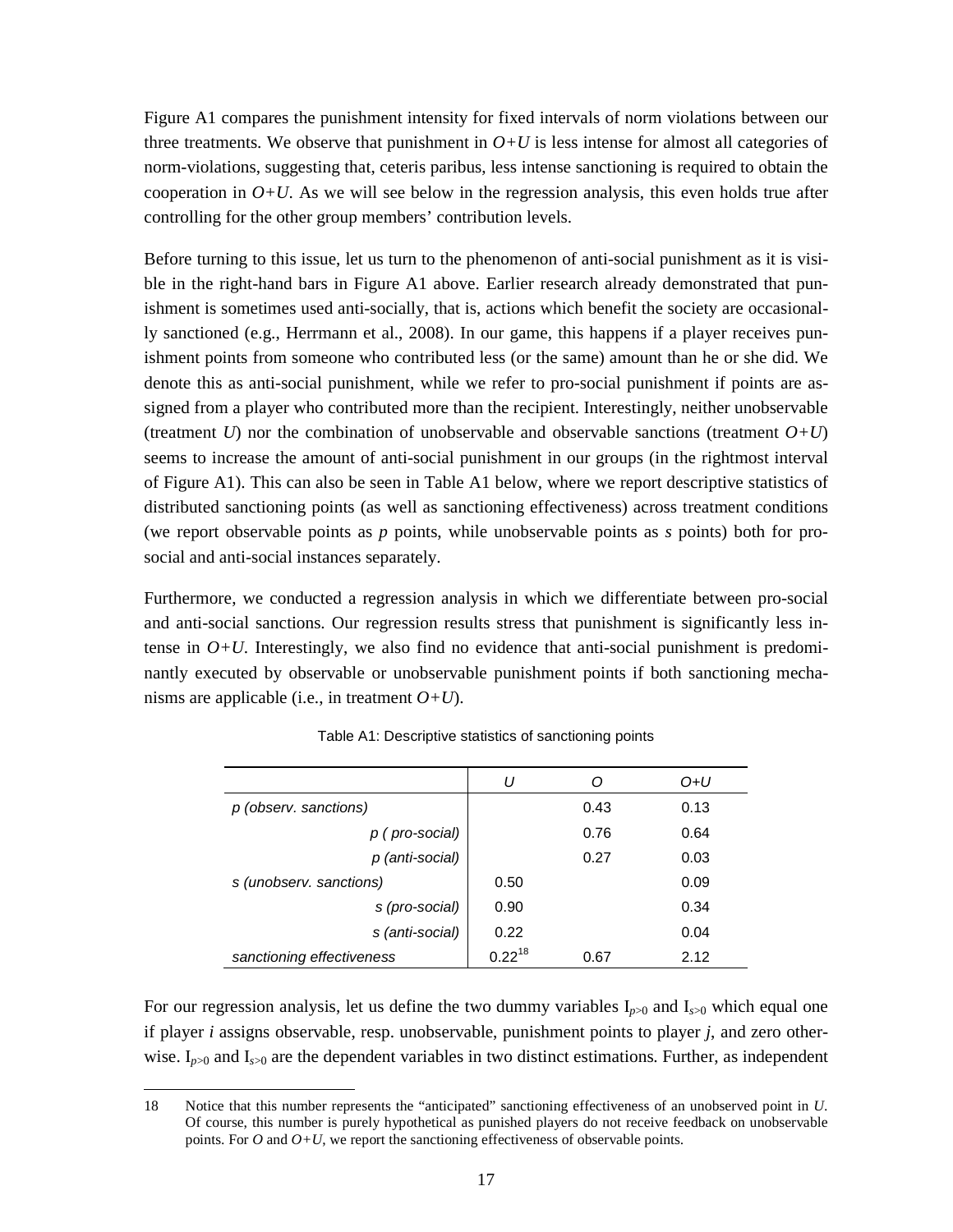variables, we introduce the contribution  $g_j$  of the person punished, the contributions of the remaining two group members  $G_{kl} = g_k + g_l$ ,  $k, l \neq i, j$ , and the absolute difference between contributions  $d_{ij}^+ = |max(g_i - g_j, 0)|$  and  $d_{ij}^- = |min(g_i - g_j, 0)|$ . We also add a dummy variable I<sub>O+U</sub> indicating the  $O+U$  condition, and interaction terms  $d_{ij}^+$  I<sub>O+U</sub> and  $d_{ij}^-$  I<sub>O+U</sub>. Therefore,  $g_j$  indicates the effect of the contribution of player *j* on the probability of being punished, while  $G_{kl}$  shows the effect of the contributions of other group members, indicating whether being in a group of free riders or a group of full contributors affect *i's* punishment decision. The two difference measures allow us to estimate how the (absolute) difference between the punished player's and punishing player's contributions affects the decision to assign points. We differentiate between positive differences  $(d_{ij}^+)$  and negative differences  $(d_{ij}^-)$ . Significant positive coefficients for  $d_{ij}^+$  suggest prosocial punishment, whereas significant positive coefficients for  $d_{ij}$ <sup>-</sup> suggest anti-social punishment. Finally,  $I_{Q+U}$ ,  $d_{ij}^{-1}I_{Q+U}$ , and  $d_{ij}^{+1}I_{Q+U}$  show differences between the  $Q+U$  and the U (for the dependent variable  $I_{s>0}$ ) and between the  $O+U$  and the  $O$  condition (for the dependent variable  $I_{p>0}$ ), respectively.<sup>19</sup> Table A2 reports the estimation results for the mean marginal effects of the independent variables in a probit regression.<sup>20</sup>

The econometric results underline what we observed above in Figure A1. We find evidence for pro-social and anti-social punishment both with observed and unobserved points. The difference between contributions influences the decision whether to punish or not to punish, as it is indicated by the significant positive marginal effects of  $d_{ij}^{\dagger}$  and  $d_{ij}^{\dagger}$ . However, the punished player's absolute contribution level influences the probability that unobserved and observed punishment occurs. As one would expect, the probability decreases for higher contributions. Likewise, increasing the contributions of the other players significantly increases the probability that punishment occurs. Most importantly, the significant negative marginal effect of the treatment dummy shows that there is a significantly lower probability in  $O+U$  for unobserved and observed punishment as soon as we control for the contribution situation, i.e., for the contribution differences across treatments.

The same picture emerges if we look at the number of points rather than at the decision to punish or not. To see this, let us consider *p* and *s* as dependent variables in our second regression analysis. Notice that *p* and *s* are censored in the interval zero to ten, so that we apply a Tobit regression (note that the results are qualitatively the same if we use different regression models, e.g., OLS). We use two distinct estimations: one for *p* and one for *s*; as independent variables, we use the same variables as in the first two regressions. Again, the variables  $I_{Q+U}$ ,  $d_{ij}^{-1}I_{Q+U}$ , and  $d_{ij}^{+1}I_{Q+U}$ , indicate differences between the  $O+U$  and the  $U(O)$  condition. Table A3 reports the estimation results for the mean marginal effects of the independent variables in a robust least square regression.<sup>21</sup>

 $\overline{a}$ 

<sup>19</sup> Of course, the first estimation contains only observations from the *O+U* and the *U* conditions, while the second estimation contains only observations from the *O+U* and the *O* conditions.

<sup>20</sup> Standard errors are clustered for each group over the entire 10 periods.

<sup>21</sup> Again, standard errors are clustered for each group over the entire 10 periods.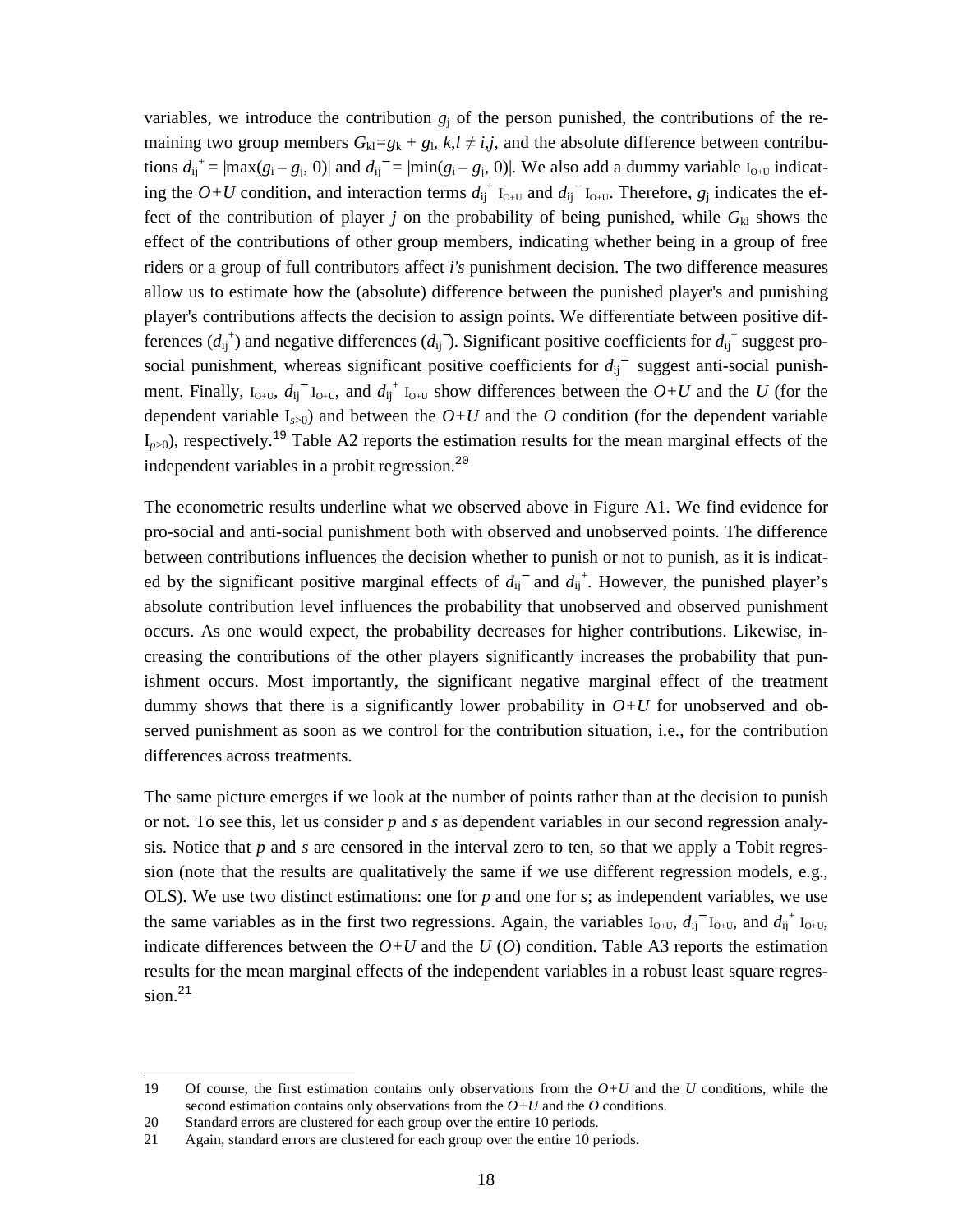| dependent              | $I_{p>0}$  | $I_{s>0}$  |
|------------------------|------------|------------|
| independent            |            |            |
| $g_{j}$                | $-0.007*$  | $-0.010**$ |
|                        | (0.004)    | (0.005)    |
| $d_{ij}^{\, +}$        | $0.020***$ | $0.017**$  |
|                        | (0.007)    | (0.007)    |
| $d_{ij}^-$             | $0.010***$ | $0.012**$  |
|                        | (0.003)    | (0.005)    |
| $G_{kl}$               | $0.005**$  | $0.007***$ |
|                        | (0.002)    | (0.002)    |
| $I_{O+U}$              | $-0.121**$ | $-0.120**$ |
|                        | (0.047)    | (0.056)    |
| $d_{ij}^{+} l_{0+U}$   | $-0.019$   | $-0.023$   |
|                        | (0.070)    | (0.121)    |
| $d_{ij}^- l_{O+U}$     | $-0.012$   | $-0.011$   |
|                        | (0.045)    | (0.061)    |
| number of observations | 1920       | 1800       |
| logLik                 | $-545$     | $-509$     |
| PseudoR <sup>2</sup>   | 0.28       | 0.29       |
| Wald test (7)          | 619***     | 295***     |

Table A2: Mean marginal effects of the Probit estimation

Note: Standard errors are reported in parenthesis. \*\*\* indicates significance at a p < 0.01 level, \*\* at a p < 0.05 level and \* at a p < 0.1 level. Marginal effects are evaluated at the means. The constant terms of the models are –1.579\*\*\* (0.394) and –1.584\*\* (0.682). The number of observations is reported along the log likelihood (logLik) and the fitness of the estimation by means of the PseudoR<sup>2</sup>. Finally, the Wald test indicates the significance of the estimation's improvement against the null model.

Results again indicate important treatment differences with respect to the number of observable and unobservable punishment points assigned. Both significant negative marginal effects for  $I_{H+L}$ show that players assign less observable and unobservable punishment points. Moreover, the weakly significant marginal effect of the interaction  $d_{ij}^{\dagger}I_{O+U}$  indicates less pro-social punishment for unobservable points. Interestingly, there is no evidence that anti-social punishment is mainly done using unobservable points if both sanctioning mechanisms are available (i.e., in *O+U*): the marginal effect of  $d_{ij}$ <sup>-</sup> $I_{O+U}$  is neither significantly negative in regression model for observable points nor significantly positive in the regression model for unobservable points. Concerning the other independent variables, qualitatively similar results as in the probit regressions are found.